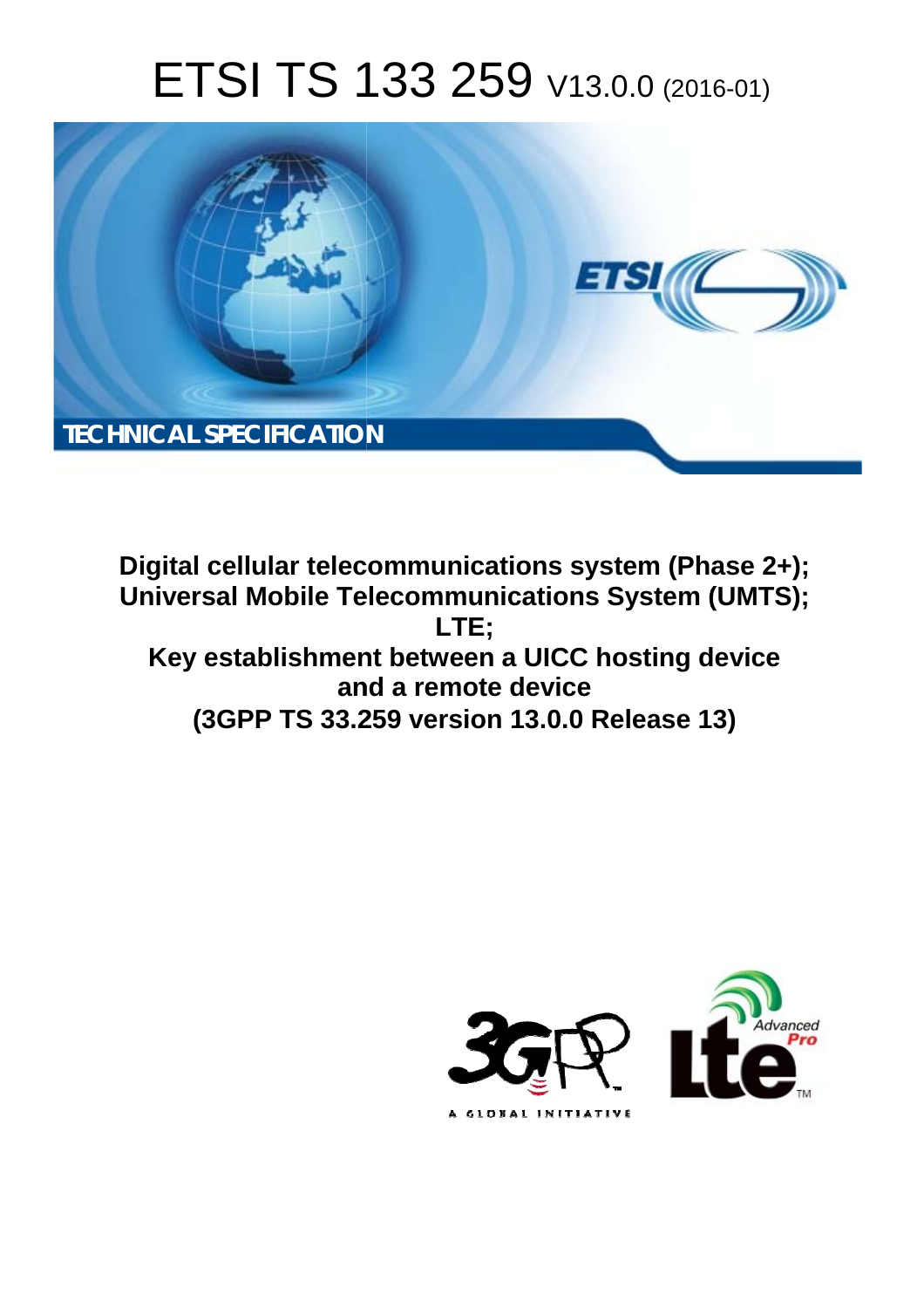Reference RTS/TSGS-0333259vd00

Keywords GSM,LTE,SECURITY,UMTS

#### *ETSI*

#### 650 Route des Lucioles F-06921 Sophia Antipolis Cedex - FRANCE

Tel.: +33 4 92 94 42 00 Fax: +33 4 93 65 47 16

Siret N° 348 623 562 00017 - NAF 742 C Association à but non lucratif enregistrée à la Sous-Préfecture de Grasse (06) N° 7803/88

#### *Important notice*

The present document can be downloaded from: <http://www.etsi.org/standards-search>

The present document may be made available in electronic versions and/or in print. The content of any electronic and/or print versions of the present document shall not be modified without the prior written authorization of ETSI. In case of any existing or perceived difference in contents between such versions and/or in print, the only prevailing document is the print of the Portable Document Format (PDF) version kept on a specific network drive within ETSI Secretariat.

Users of the present document should be aware that the document may be subject to revision or change of status. Information on the current status of this and other ETSI documents is available at <http://portal.etsi.org/tb/status/status.asp>

If you find errors in the present document, please send your comment to one of the following services: <https://portal.etsi.org/People/CommiteeSupportStaff.aspx>

#### *Copyright Notification*

No part may be reproduced or utilized in any form or by any means, electronic or mechanical, including photocopying and microfilm except as authorized by written permission of ETSI.

The content of the PDF version shall not be modified without the written authorization of ETSI. The copyright and the foregoing restriction extend to reproduction in all media.

> © European Telecommunications Standards Institute 2016. All rights reserved.

**DECT**TM, **PLUGTESTS**TM, **UMTS**TM and the ETSI logo are Trade Marks of ETSI registered for the benefit of its Members. **3GPP**TM and **LTE**™ are Trade Marks of ETSI registered for the benefit of its Members and of the 3GPP Organizational Partners.

**GSM**® and the GSM logo are Trade Marks registered and owned by the GSM Association.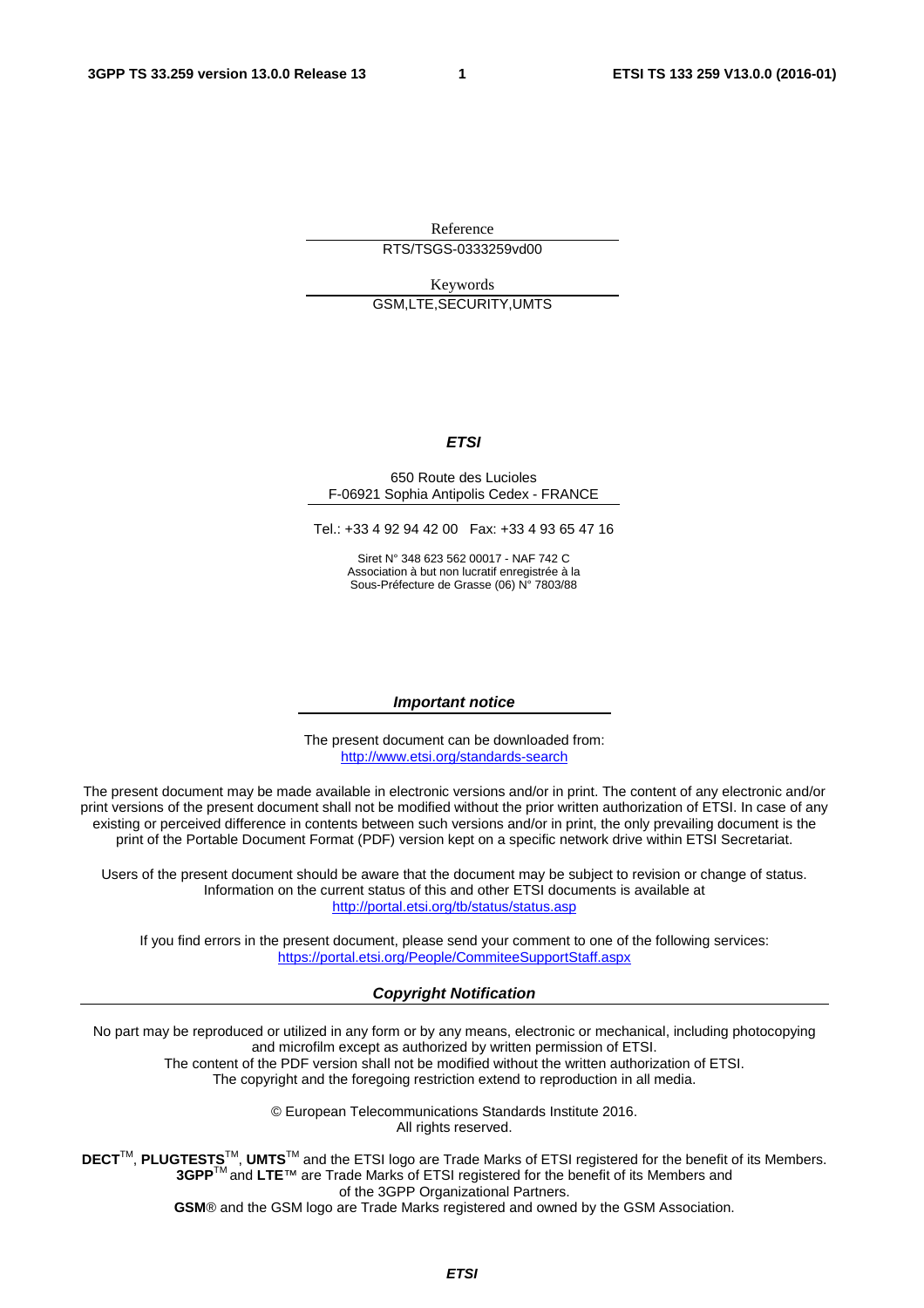## Intellectual Property Rights

IPRs essential or potentially essential to the present document may have been declared to ETSI. The information pertaining to these essential IPRs, if any, is publicly available for **ETSI members and non-members**, and can be found in ETSI SR 000 314: *"Intellectual Property Rights (IPRs); Essential, or potentially Essential, IPRs notified to ETSI in respect of ETSI standards"*, which is available from the ETSI Secretariat. Latest updates are available on the ETSI Web server ([https://ipr.etsi.org/\)](https://ipr.etsi.org/).

Pursuant to the ETSI IPR Policy, no investigation, including IPR searches, has been carried out by ETSI. No guarantee can be given as to the existence of other IPRs not referenced in ETSI SR 000 314 (or the updates on the ETSI Web server) which are, or may be, or may become, essential to the present document.

### Foreword

This Technical Specification (TS) has been produced by ETSI 3rd Generation Partnership Project (3GPP).

The present document may refer to technical specifications or reports using their 3GPP identities, UMTS identities or GSM identities. These should be interpreted as being references to the corresponding ETSI deliverables.

The cross reference between GSM, UMTS, 3GPP and ETSI identities can be found under [http://webapp.etsi.org/key/queryform.asp.](http://webapp.etsi.org/key/queryform.asp)

## Modal verbs terminology

In the present document "**shall**", "**shall not**", "**should**", "**should not**", "**may**", "**need not**", "**will**", "**will not**", "**can**" and "**cannot**" are to be interpreted as described in clause 3.2 of the [ETSI Drafting Rules](http://portal.etsi.org/Help/editHelp!/Howtostart/ETSIDraftingRules.aspx) (Verbal forms for the expression of provisions).

"**must**" and "**must not**" are **NOT** allowed in ETSI deliverables except when used in direct citation.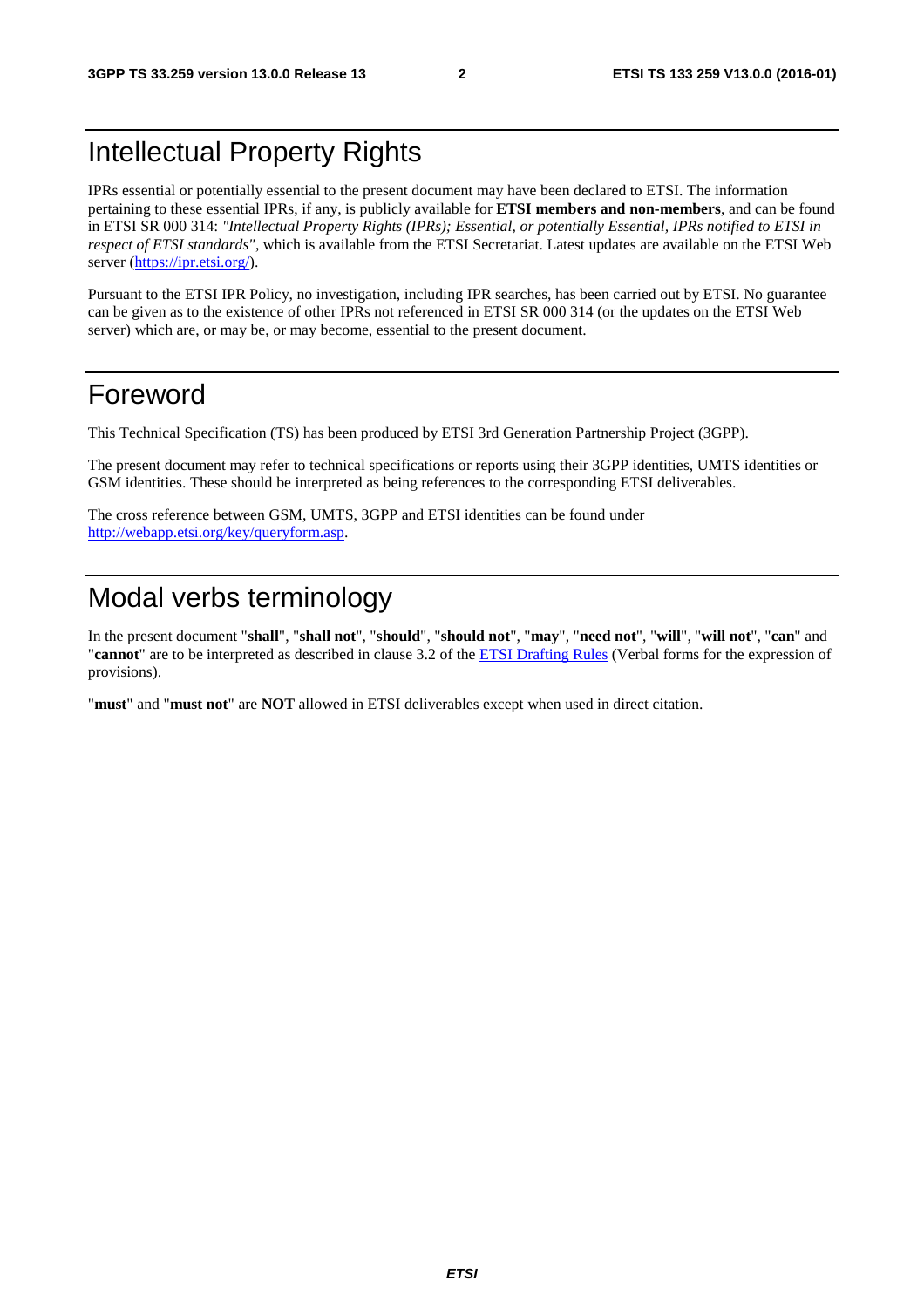$\mathbf{3}$ 

## Contents

| 1                     |                               |                                                                                                   |     |  |  |  |
|-----------------------|-------------------------------|---------------------------------------------------------------------------------------------------|-----|--|--|--|
| $\overline{2}$        |                               |                                                                                                   |     |  |  |  |
| 3                     |                               |                                                                                                   |     |  |  |  |
| 3.1                   |                               |                                                                                                   |     |  |  |  |
| 3.2                   |                               |                                                                                                   |     |  |  |  |
| 4                     |                               |                                                                                                   |     |  |  |  |
| 4.1                   |                               |                                                                                                   |     |  |  |  |
| 4.2<br>4.2.1          |                               |                                                                                                   |     |  |  |  |
| 4.2.2                 |                               |                                                                                                   |     |  |  |  |
| 4.3                   |                               |                                                                                                   |     |  |  |  |
| 4.3.1                 |                               |                                                                                                   |     |  |  |  |
| 4.3.2                 |                               |                                                                                                   |     |  |  |  |
| 4.3.3                 |                               |                                                                                                   |     |  |  |  |
| 4.3.4                 |                               |                                                                                                   |     |  |  |  |
| 4.4                   |                               | Requirements and principles for key establishment between a UICC Hosting Device and a Remote      |     |  |  |  |
|                       |                               |                                                                                                   |     |  |  |  |
| 4.4.1                 |                               |                                                                                                   |     |  |  |  |
| 4.4.2                 |                               |                                                                                                   |     |  |  |  |
| 4.4.3<br>4.4.4        |                               |                                                                                                   |     |  |  |  |
| 4.4.5                 |                               |                                                                                                   |     |  |  |  |
| 4.4.6                 |                               | Requirements on Ks_local_device key and associated parameters handling in Remote Device 11        |     |  |  |  |
| 4.4.7                 |                               | Requirements on Ks_local_device key and associated parameters handling in UICC Hosting Device  12 |     |  |  |  |
| 4.5                   |                               |                                                                                                   |     |  |  |  |
| 4.5.1                 |                               | Initiation of key establishment between a UICC Hosting Device and a Remote Device  12             |     |  |  |  |
| 4.5.2                 |                               |                                                                                                   |     |  |  |  |
|                       |                               |                                                                                                   |     |  |  |  |
|                       | <b>Annex A</b> (normative):   | <b>Key Derivation Function definition.</b>                                                        | .17 |  |  |  |
| A.1                   |                               | Platform specific key (Ks_local_device): Ks_local_device key derivation in key establishment 17   |     |  |  |  |
| A.2                   |                               |                                                                                                   |     |  |  |  |
|                       | <b>Annex B</b> (normative):   |                                                                                                   |     |  |  |  |
| B.1                   |                               |                                                                                                   |     |  |  |  |
|                       |                               |                                                                                                   |     |  |  |  |
| B.2                   |                               |                                                                                                   |     |  |  |  |
| B.2.1<br><b>B.2.2</b> |                               |                                                                                                   |     |  |  |  |
|                       |                               |                                                                                                   |     |  |  |  |
|                       | <b>Annex C</b> (informative): |                                                                                                   |     |  |  |  |
| C.1                   |                               |                                                                                                   |     |  |  |  |
| C.2                   |                               |                                                                                                   |     |  |  |  |
|                       | <b>Annex D</b> (normative):   |                                                                                                   |     |  |  |  |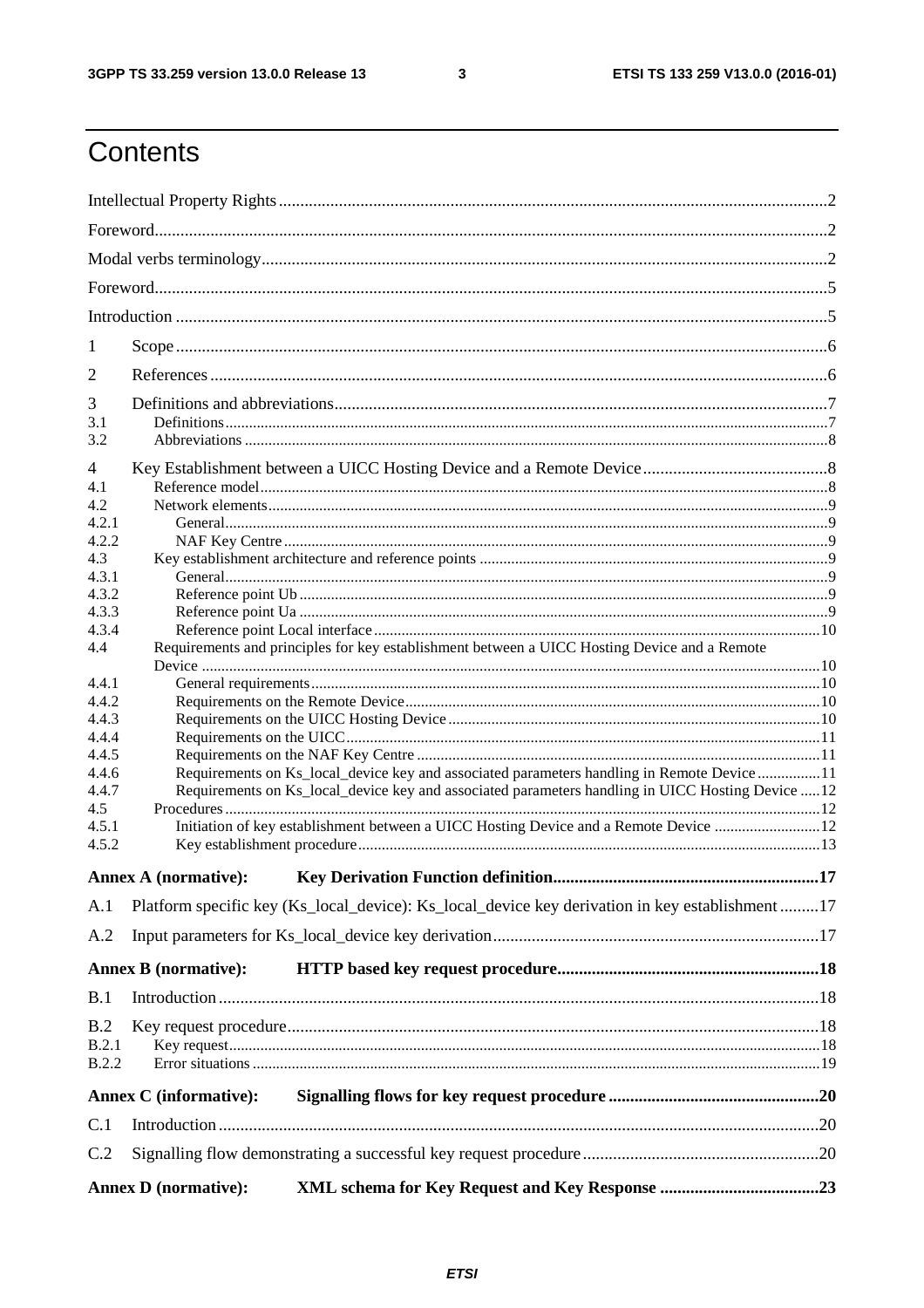$\overline{\mathbf{4}}$ 

| D.1   |                               |                                                                 |  |
|-------|-------------------------------|-----------------------------------------------------------------|--|
| D.2   |                               |                                                                 |  |
| D.2.1 |                               |                                                                 |  |
| D.2.2 |                               |                                                                 |  |
| D.3   |                               |                                                                 |  |
| D.3.1 |                               |                                                                 |  |
| D.3.2 |                               |                                                                 |  |
|       | <b>Annex E</b> (normative):   |                                                                 |  |
|       | <b>Annex F</b> (informative): |                                                                 |  |
| F.1   |                               |                                                                 |  |
|       | <b>Annex G (informative):</b> | Application specific key (Ks_local_device_appl): Key Derivation |  |
| G.1   |                               |                                                                 |  |
| G.2   |                               |                                                                 |  |
|       | <b>Annex H</b> (informative): |                                                                 |  |
|       |                               |                                                                 |  |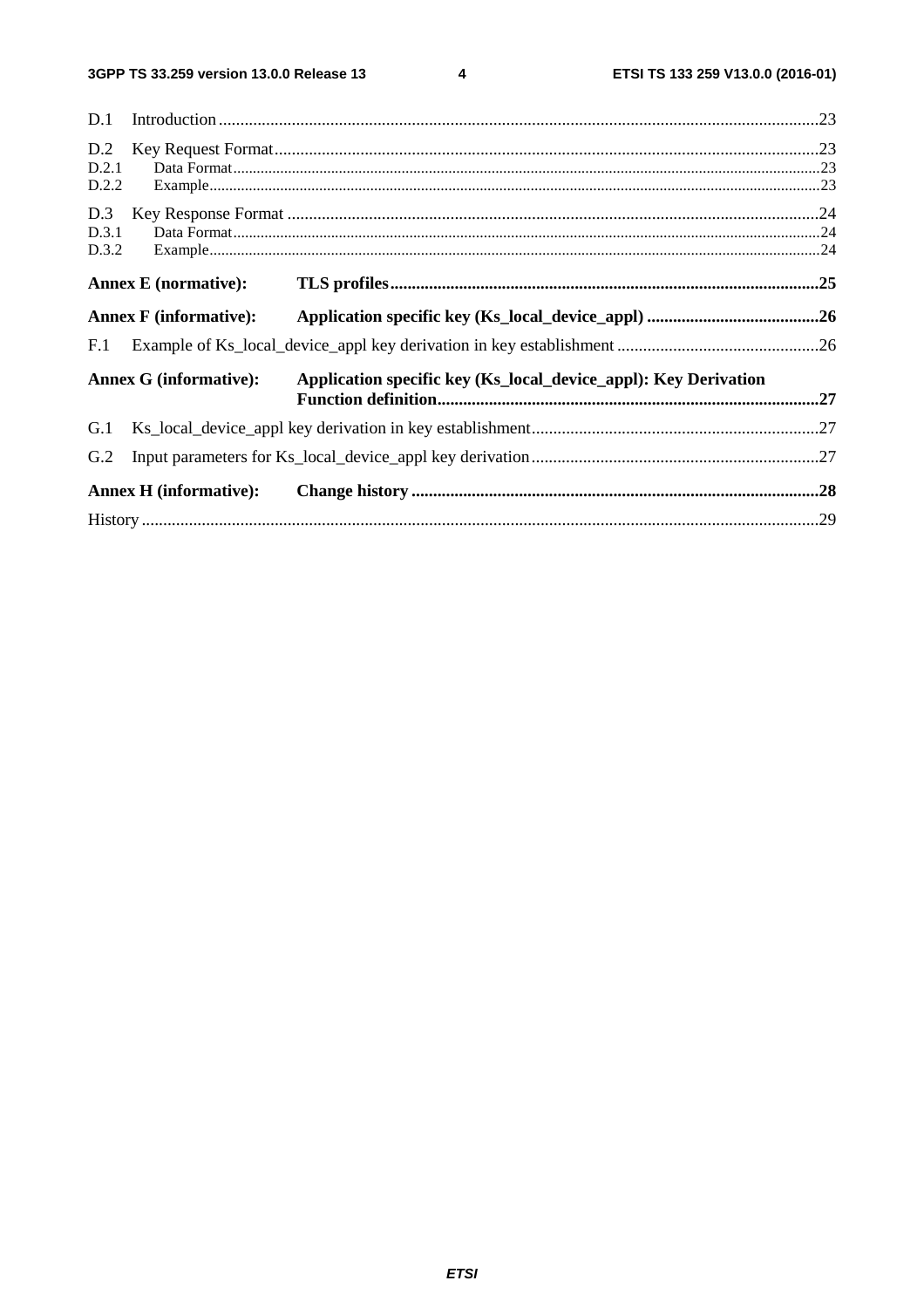### Foreword

This Technical Specification has been produced by the 3<sup>rd</sup> Generation Partnership Project (3GPP).

The contents of the present document are subject to continuing work within the TSG and may change following formal TSG approval. Should the TSG modify the contents of the present document, it will be re-released by the TSG with an identifying change of release date and an increase in version number as follows:

Version x.y.z

where:

- x the first digit:
	- 1 presented to TSG for information;
	- 2 presented to TSG for approval;
	- 3 or greater indicates TSG approved document under change control.
- y the second digit is incremented for all changes of substance, i.e. technical enhancements, corrections, updates, etc.
- z the third digit is incremented when editorial only changes have been incorporated in the document.

### Introduction

The need to establish a secure channel between a UICC Hosting Device and a Remote Device connected via a local interface has been identified by the Personal Network Management work (see TS 22.259 [4]), in order to protect the communication between the UICC Hosting Device and the Remote Device.

This document describes key establishment between a UICC Hosting Device and a Remote Device.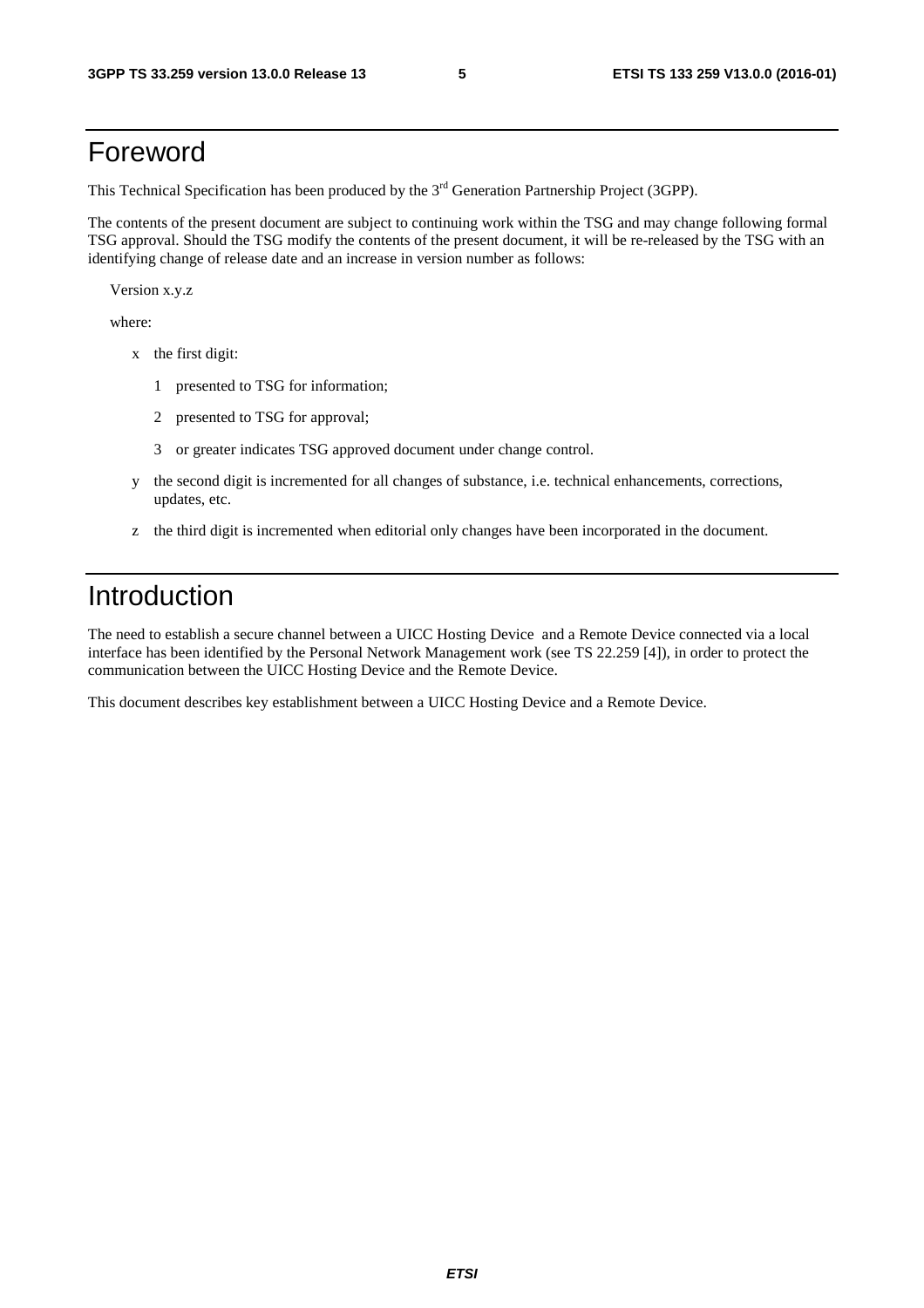### 1 Scope

The present document describes the security features and mechanisms to provision a shared key between a UICC Hosting Device and a Remote Device connected via a local interface. The shared secret is then intended to be used to secure the interface between the Remote Device and the UICC hosting device. Candidate applications to use this key establishment mechanism include but are not restricted to Personal Network Management (see TS 22.259 [4]).

The scope of this specification includes an architecture overview and the detailed procedure how to establish the shared key between the UICC Hosting Device and the Remote Device. This is different from the Technical Specification TS 33.110 [5] that describes an architecture overview and the detailed procedure how to establish the shared key between the UICC itself and the terminal hosting the UICC. The use cases utilizing the mechanisms described in this specification are seen to be different to the use cases where "Key establishment between a UICC and a terminal", PSK TLS as specified in TS 33.310 [19], is utilized.

The solution described in this document is built on the existing infrastructure defined in "GBA", TS 33.220 [3].

## 2 References

The following documents contain provisions which, through reference in this text, constitute provisions of the present document.

- References are either specific (identified by date of publication, edition number, version number, etc.) or non-specific.
- For a specific reference, subsequent revisions do not apply.
- For a non-specific reference, the latest version applies. In the case of a reference to a 3GPP document (including a GSM document), a non-specific reference implicitly refers to the latest version of that document *in the same Release as the present document*.
- [1] 3GPP TR 21.905: "3rd Generation Partnership Project; Technical Specification Group Services and System Aspects; Vocabulary for 3GPP Specifications".
- [2] 3GPP TS 31.101: "3rd Generation Partnership Project; Technical Specification Group Terminals; UICC-terminal interface; Physical and logical characteristics".
- [3] 3GPP TS 33.220: "Generic Authentication Architecture (GAA); Generic Bootstrapping Architecture".
- [4] 3GPP TS 22.259: "Service Requirements for Personal Network Management; Stage 1".
- [5] 3GPP TS 33.110: "Technical Specification Group Services and System Aspects; Key establishment between a UICC and a terminal".
- [6] Void.
- [7] Void.
- [8] Void.
- [9] 3GPP TS 29.109: "Generic Authentication Architecture (GAA); Zh and Zn Interfaces based on the Diameter protocol; Stage 3".
- [10] 3GPP TR 33.905: "3rd Generation Partnership Project; Technical Specification Group Services and System Aspects; Recommendations for trusted open platforms".
- [11] 3GPP TS 24.008: "Mobile radio interface Layer 3 specification; Core network protocols; Stage 3".
- [12] NIST, FIPS PUB 180-2: "Secure Hash Standard (SHS)".
- [13] IETF RFC 4634 (2006): US Secure Hash Algorithms (SHA and HMAC-SHA).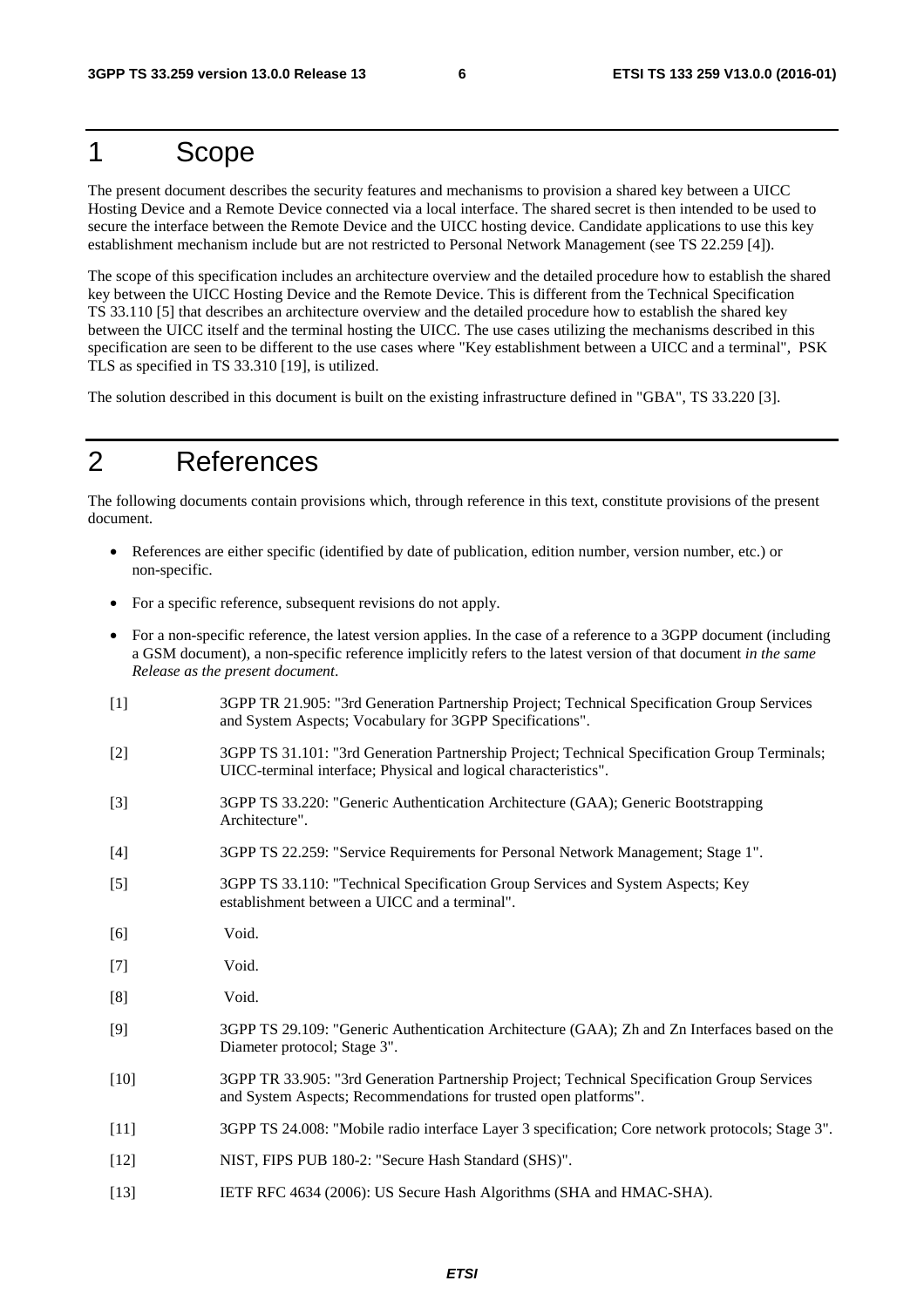- [14] IETF RFC 2104 (1997): "HMAC: Keyed-Hashing for Message Authentication".
- [15] TCG Mobile Phone Specifications, https://www.trustedcomputinggroup.org/specs/mobilephone.
- [16] TCG Trusted Network Connect (TNC) Specifications, [https://www.trustedcomputinggroup.org/specs/TNC.](https://www.trustedcomputinggroup.org/specs/TNC)
- [17] IETF RFC 2616 (1999): "Hypertext Transfer Protocol -- HTTP/1.1".
- [18] Void.
- [19] 3GPP TS 33.310: " Network Domain Security (NDS); Authentication Framework (AF)".

## 3 Definitions and abbreviations

#### 3.1 Definitions

For the purposes of the present document, the terms and definitions given in TR 21.905 [1] and the following apply. A term defined in the present document takes precedence over the definition of the same term, if any, in TR 21.905 [1].

**NAF Key Centre**: Dedicated NAF in charge of performing the key establishment between a UICC Hosting Device and a Remote Device.

**UICC Hosting Device**: The entity, which is physically connected to the UICC used for key establishment between UICC Hosting Device and Remote Device. The UICC Hosting Device may be the MT or the ME.

**Remote Device**: A Remote Device is physically separated from the UICC Hosting Device (e.g. PNE as defined in TS 22.259 [4]). The Remote Device may host a UICC by itself but this UICC is not involved in the key establishment between the UICC Hosting Device and the Remote Device. For the purposes of the present document, the term Remote Device denotes a trusted device that can establish a shared key with a UICC Hosting Device.

NOTE 1: The definition of trusted devices is out of the scope of the present document. It is assumed that the home network can decide whether a Remote Device is trusted or not.

**Device ID:** It identifies uniquely the Remote Device. The Device ID of a ME or MT is the IMEI and shall be encoded using BCD coding as defined in section 10.5.1.4 of TS 24.008 [11].

NOTE 2: In case that the Remote Device is not a ME or MT the definition of the type of Device\_IDs is out of the scope of the present document.

**Local interface**: The interface between the Remote Device and the UICC Hosting Device is named the local interface.

**Appl\_ID**: It uniquely identifies an application in the UICC Hosting Device and Remote Device. The Appl\_ID is an octet string.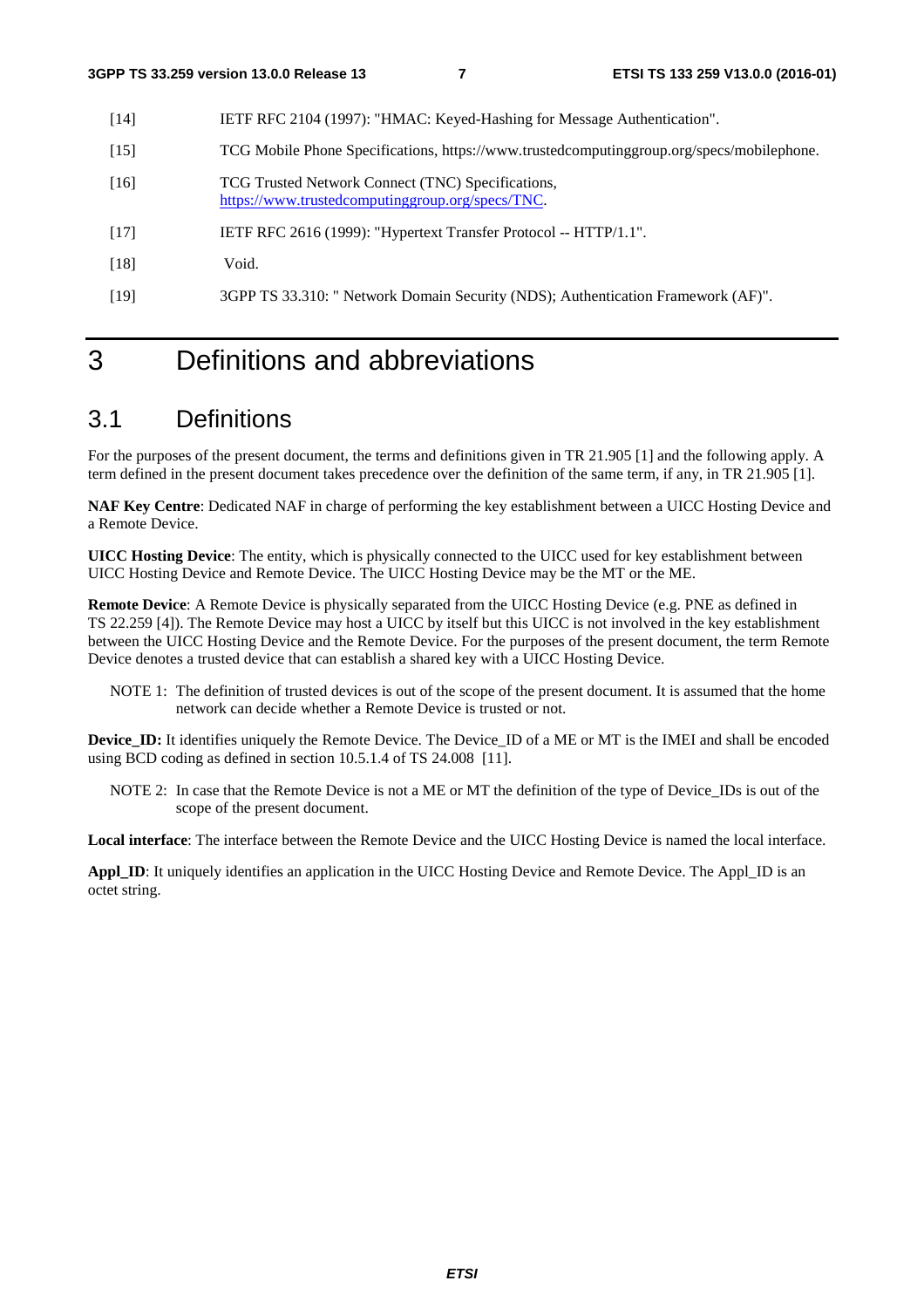#### 3.2 Abbreviations

For the purposes of the present document, the abbreviations given in TR 21.905 [1] and the following apply. An abbreviation defined in the present document takes precedence over the definition of the same abbreviation, if any, in TR 21.905 [1].

| <b>B-TID</b>                      | <b>Bootstrapping Transaction Identifier</b>                                                                  |  |  |  |  |
|-----------------------------------|--------------------------------------------------------------------------------------------------------------|--|--|--|--|
| <b>BSF</b>                        | <b>Bootstrapping Server Function</b>                                                                         |  |  |  |  |
| <b>GBA</b>                        | Generic Bootstrapping Architecture                                                                           |  |  |  |  |
| GBA_ME                            | ME-based GBA                                                                                                 |  |  |  |  |
| <b>GBA U</b>                      | GBA with UICC-based enhancements                                                                             |  |  |  |  |
| <b>HSS</b>                        | Home Subscriber System                                                                                       |  |  |  |  |
| <b>KDF</b>                        | Key Derivation Function                                                                                      |  |  |  |  |
| Ks ext NAF                        | Derived key in GBA_U                                                                                         |  |  |  |  |
| Ks NAF                            | Derived key in GBA ME                                                                                        |  |  |  |  |
| $Ks_{\text{C}}(ext)_{\text{NAF}}$ | Combined abbreviation denoting Ks_NAF in case of GBA_ME and Ks_ext_NAF in case of                            |  |  |  |  |
|                                   | GBA U                                                                                                        |  |  |  |  |
|                                   | Ks_local_device Derived key, which is shared between a UICC hosting device and a Remote Device               |  |  |  |  |
|                                   | Ks_local_device_appl Derived key, which is shared between an application residing in the UICC hosting device |  |  |  |  |
|                                   | and the Remote Device                                                                                        |  |  |  |  |
| MAC                               | Message Authentication Code                                                                                  |  |  |  |  |
| <b>NAF</b>                        | <b>Network Application Function</b>                                                                          |  |  |  |  |
| <b>PNE</b>                        | Personal Network Element                                                                                     |  |  |  |  |
| <b>SLF</b>                        | <b>Subscriber Locator Function</b>                                                                           |  |  |  |  |
| USS.                              | User Security Setting                                                                                        |  |  |  |  |

## 4 Key Establishment between a UICC Hosting Device and a Remote Device

#### 4.1 Reference model

A Remote Device, which for example could be a PNE as defined in TS 22.259 [4] or any other Remote Device containing a Ua application according to this specification, is connected to a UICC Hosting Device, via a local interface. The communication over the local interface could take place via for example Bluetooth, USB, IR or a serial cable.

GBA\_ME or GBA\_U is used to provision a shared key (i.e. Ks\_local\_device) between the UICC Hosting Device and the Remote Device. The shared key (i.e. Ks\_local\_device) is derived by the UICC Hosting Device and the NAF Key Centre from the Ks\_ext\_NAF or Ks\_NAF residing in the UICC Hosting Device and NAF Key Centre after a complete GBA run according to TS 33.220 [3].The NAF Key Centre securely delivers Ks\_local\_device to the Remote Device through a TLS tunnel, which is established between the NAF Key Centre and the Remote Device. The Ks\_local\_device can then be used to secure the local interface between the UICC Hosting Device and the Remote Device.

Figure 4.1 shows a network model of the entities that utilize the bootstrapped secrets, and the reference points used between them.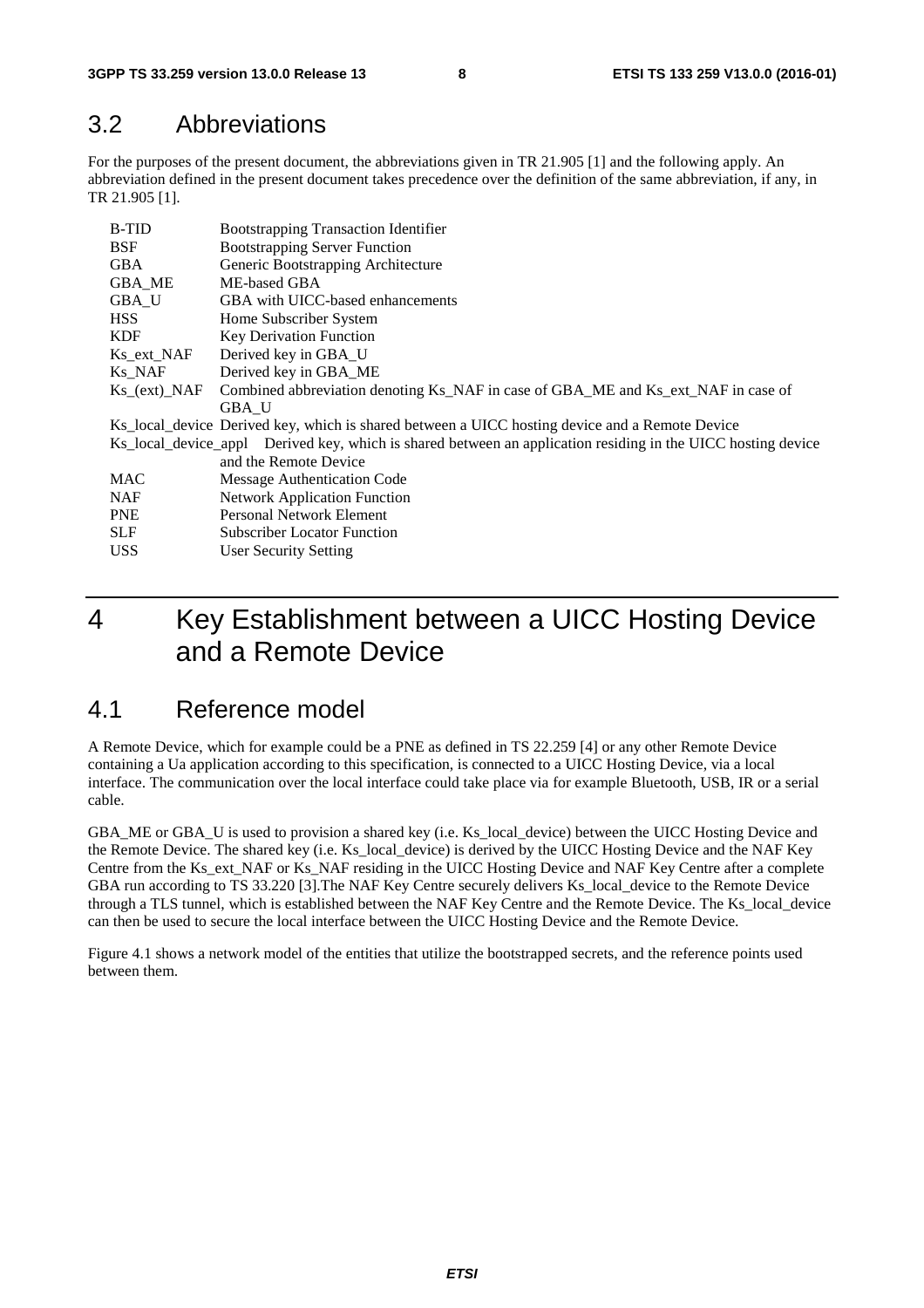

NOTE: The Remote Device might not have a direct connection to the NAF. In this case the Remote Device can connect to the NAF Key Centre via the UICC hosting device.

#### **Figure 4.1: High level reference model**

#### 4.2 Network elements

#### 4.2.1 General

This document is based on the architecture specified in TS 33.220 [3]. The Network elements that are not explained in this section can be found in TS 33.220 [3].

#### 4.2.2 NAF Key Centre

The NAF Key Centre is the NAF in charge of performing the Key Establishment between a UICC Hosting Device and a Remote Device.

### 4.3 Key establishment architecture and reference points

#### 4.3.1 General

This document is based on the architecture specified in TS 33.220 [3]. The Reference Points that are not explained in this section can be found in TS 33.220 [3] and TS 29.109 [9] (including GAA Service Type Code for this specification).

#### 4.3.2 Reference point Ub

The reference point Ub is implemented between the UICC Hosting Device and the BSF as described in TS 33.220 [3]. The UICC Hosting Device runs the HTTP Digest AKA protocol. This allows the UICC/UICC Hosting Device and the BSF to generate the bootstrapping key Ks.

#### 4.3.3 Reference point Ua

The reference point Ua is used to deliver Ks\_local\_device and the associated parameters to the Remote Device.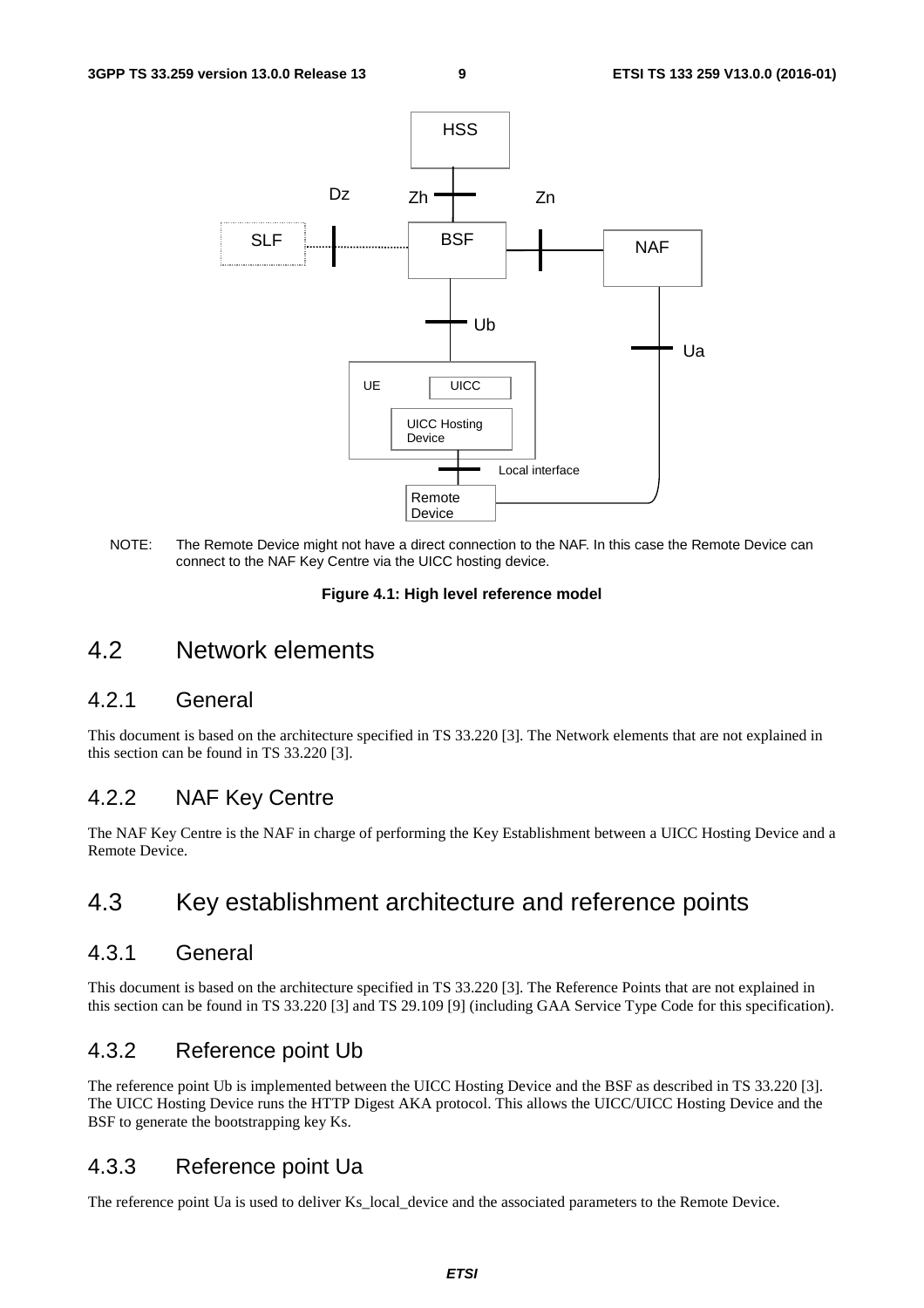#### 4.3.4 Reference point Local interface

The reference point Local interface is used to initiate the Key establishment procedure between the UICC Hosting Device and the Remote Device. The UICC Hosting Device sends a B-TID together with associated parameters on this interface to allow the Remote Device to receive a Ks\_local\_device key from the NAF Key Centre.

### 4.4 Requirements and principles for key establishment between a UICC Hosting Device and a Remote Device

#### 4.4.1 General requirements

The following requirements and principles are applicable to the procedure for key establishment between a UICC Hosting Device and a Remote Device:

- The UICC Hosting Device and the Remote Device shall be able to establish a shared key (i.e. Ks\_local\_device);
- The UICC Hosting Device shall be trusted;
- NOTE 1: The definition of trusted UICC Hosting Device is out of scope of the specification. The UICC Hosting Device could be compliant to requirements defined in TCG Mobile Phone specifications [15] or 3GPP TR 33.905 'Recommendations for Trusted Open Platforms' [10].
- The Remote Device shall be trusted;
- NOTE 2: The definition of trusted Remote Device is out of scope of the specification. The Remote Device could be compliant to requirements defined in TCG specifications or TR 33.905 [10].
- The shared key to establish between the UICC Hosting Device and the Remote Device (i.e. Ks\_local\_device) shall not be exchanged on the interface between the UICC Hosting Device and the Remote Device;
- The Remote Device and the network shall be able to authenticate each other;
- The server implementing the key establishment function (i.e. the NAF Key Centre) needs to be trusted by the home operator to handle the authentication parameters and the shared key;
- The home network shall be able to control whether this Remote Device is authorized to establish a shared key with the UICC Hosting Device;
- The procedure for the key establishment between a UICC Hosting Device and a Remote Device shall be access independent;
- To the extent possible, existing protocols and infrastructure should be reused.

#### 4.4.2 Requirements on the Remote Device

The Remote Device shall support TLS with certificate-based mutual authentication and TLS Extensions as defined in TS 33.310 [19], Annex E, in which case the Remote Device shall be equipped with a valid Client Certificate, or the Remote Device shall support shared key based mutual authentication using PSK-TLS as defined in TS 33.310 [19], Annex E, in which case the Remote Device shall be equipped with a valid pre-shared key.

NOTE: Configuration of certificates and shared secrets is out of scope of the present document.

It may be possible to configure the NAF\_ID of the NAF Key Centre in the Remote Device.

### 4.4.3 Requirements on the UICC Hosting Device

The UICC Hosting Device shall implement GBA\_ME and GBA\_U as defined in TS 33.220 [3].

The UICC Hosting Device shall be capable of deriving the Ks\_local\_device key from the Ks\_(ext)\_NAF key.

It shall be possible to configure the NAF\_ID of the NAF Key Centre in the UICC Hosting Device.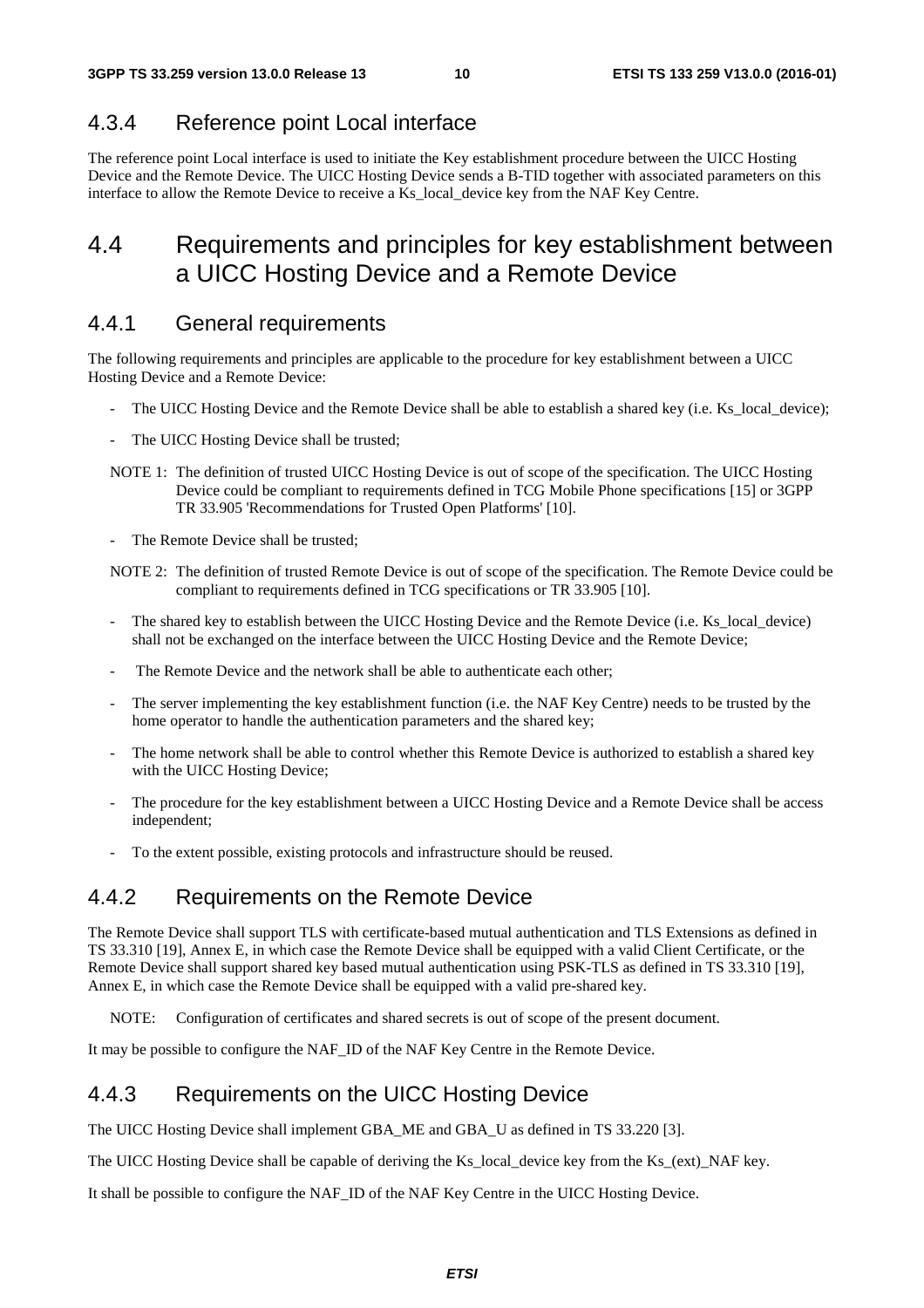NOTE: The home operator could configure the NAF\_ID of the NAF Key Centre by utilising e.g. OMA Device Management.

#### 4.4.4 Requirements on the UICC

The UICC may implement GBA\_U as defined in TS 33.220 [3].

It shall be possible to configure the NAF\_ID of the NAF Key Centre on the UICC.

NOTE: The home operator could configure the NAF ID of the NAF Key Centre by utilising e.g. OTA commands.

#### 4.4.5 Requirements on the NAF Key Centre

The NAF Key Centre shall support TLS with certificate-based mutual authentication, TLS Extensions and shared key based mutual authentication using PSK-TLS as defined in TS 33.310 [19], Annex E.

NOTE 1: Configuration of certificates and shared secrets is out of scope of the present document.

The NAF Key Centre shall be capable of determining whether a Remote Device is trusted or not.

The NAF Key Centre shall be capable of determining whether the Remote Device is authorized to establish a shared key.

The NAF Key Centre shall implement GBA\_ME and GBA\_U as defined in TS 33.220 [3].

The NAF Key Centre dedicated to the Key Establishment Mechanism may be located in the Home Network.

NOTE2: If the NAF Key Centre is not located in the home network, then the mobile network operator can not control directly the handing out of credentials from the NAF Key Centre. Therefore, the network hosting the NAF Key Centre and the home network need to have a strong trust relationship with the NAF Key Centre provider. The operator can use USS for control information for the NAF Key Centre.

If the NAF Key Centre is also offering his services to subscribers that are not subscribed to the same operator that hosts the NAF Key Centre, then the NAF Key Centre shall support USS.

If a network operator intends to support NAF Key Centre in a visited network for his subscribers, then the UE or the Remote Device shall be equipped with a TLS certificate of the NAF Key Centre in the visited network signed by the home operator or cross certification as outlined in TS 33.310 [19] may be used. The NAF Key Centre in a visited network shall be able to validate the TLS certificate presented by the Remote Device.

Editor"s Note: The usage of PSK TLS for the visited network case is for further study and evaluation.

The NAF Key Centre shall be capable of deriving the Ks\_local\_device key from the Ks\_(ext)\_NAF key.

#### 4.4.6 Requirements on Ks\_local\_device key and associated parameters handling in Remote Device

One key (i.e. Ks\_local\_device) shall be established per UICC Hosting Device and Remote Device pair. One established Ks local device key shall only be shared between one specific UICC Hosting Device and one specific Remote Device.

NOTE: Further key derivations from the Ks local device are allowed to be used at e.g. application layer, to be able to differentiate the keys to be used by different applications (see example in Annex F).

The Remote Device receives the Ks\_local\_device key and the lifetime of the Ks\_local\_device key from the NAF Key Centre on a secured interface.

The Remote Device shall delete the Ks\_local\_device key and the corresponding key lifetime when at least one of the conditions below is met:

1 the key lifetime of the Ks\_local\_device key expires;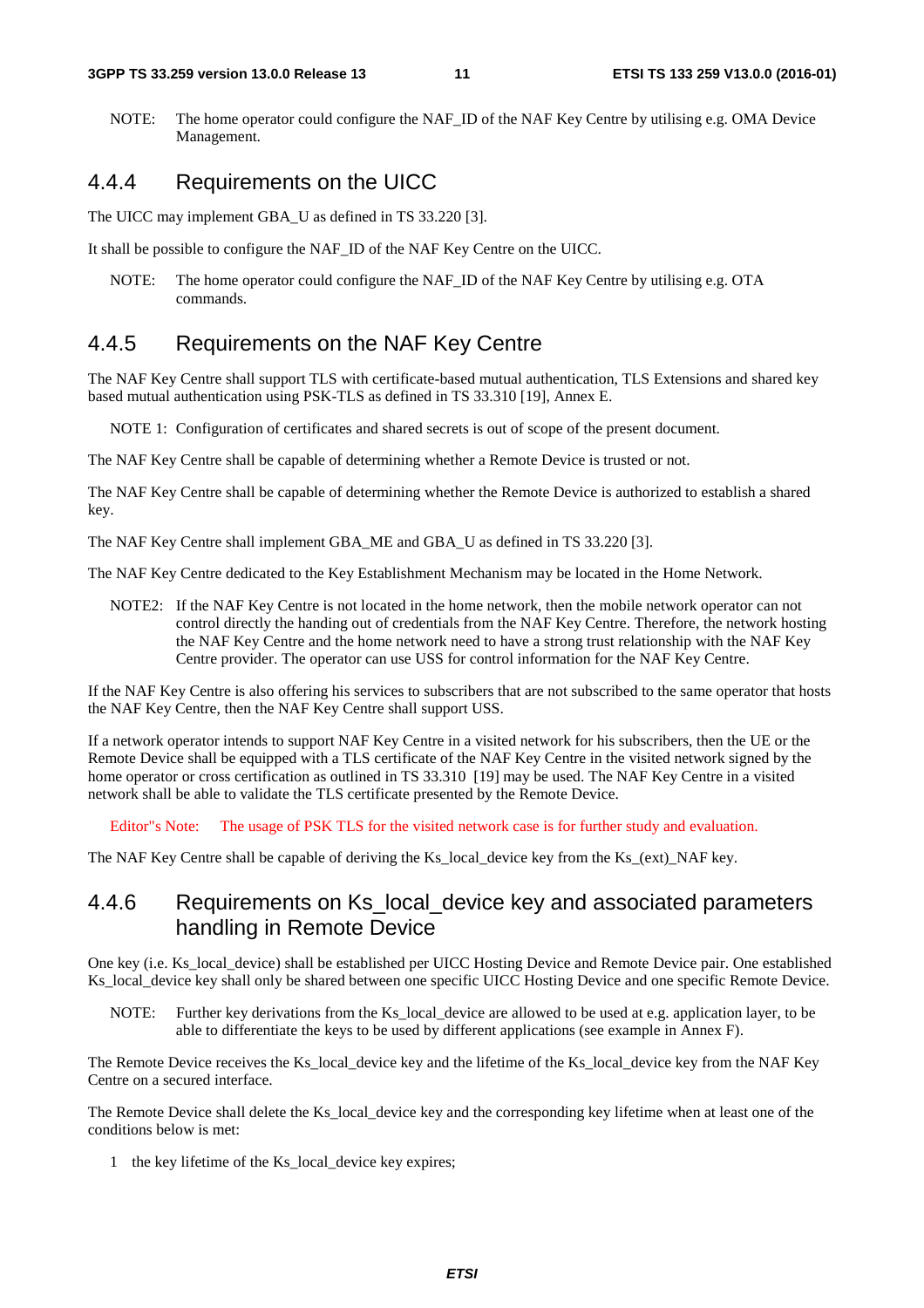2 the Remote Device discovers that the UICC Hosting Device does not share the same Ks local device key any more due to e.g. deletion.

#### 4.4.7 Requirements on Ks\_local\_device key and associated parameters handling in UICC Hosting Device

One key (i.e. Ks\_local\_device) shall be established per UICC Hosting Device and Remote Device pair. One established Ks local device key shall only be shared between one specific UICC Hosting Device and one specific Remote Device.

NOTE: Further key derivations from the Ks local device are allowed to be used at e.g. application layer, to be able to differentiate the keys to be used by different applications. However, this is out of the scope in this specification.

The lifetime of Ks\_local\_device key in the UICC Hosting Device shall not exceed the lifetime of the Ks\_(ext)\_NAF key.

The UICC Hosting Device shall delete the Ks\_local\_device key and the corresponding parameters when the key lifetime of the Ks\_local\_device expires.

The UICC Hosting Device shall handle the Ks key and the NAF specific keys (i.e. Ks\_NAF, Ks\_ext\_NAF and Ks\_local\_device) and related parameters as described in clause 4.4.11 of TS 33.220 [3]. This means that the Ks\_local\_device key shall be handled in the same way as the Ks\_(ext)\_NAF key is handled in clause 4.4.11 of TS 33.220 [3], i.e. as a NAF specific key.

#### 4.5 Procedures

#### 4.5.1 Initiation of key establishment between a UICC Hosting Device and a Remote Device

If the Remote Device has a Ks\_local\_device key stored for a particular UICC Hosting Device, then the Remote Device should attempt to use the Ks\_local\_device key or the derived key material from it, with the UICC Hosting Device. If this fails due to the UICC Hosting Device not sharing the same Ks\_local\_device key, then the Remote Device shall initiate a new request to the UICC Hosting Device to initiate a new key establishment procedure as described in clause 4.5.2 in order to establish a new Ks\_local\_device key.

If the UICC Hosting Device has a Ks\_local\_device stored for a particular Remote Device then the UICC Hosting Device should attempt to use the Ks\_local\_device key or the derived key material from it, with the Remote Device. The UICC Hosting Device does not know whether the Remote Device has deleted the Ks\_local\_device key or not. If the UICC Hosting Device receives an error due to the Remote Device not sharing the same Ks\_local device key, then the UICC Hosting Device should trigger the Remote Device to send a new request to the UICC Hosting Device to establish a new Ks\_local device key.

NOTE: The UICC Hosting Device needs a unique way to distinguish or map different Ks local device keys to different Remote Devices and vice versa. This is out of the scope of the present document.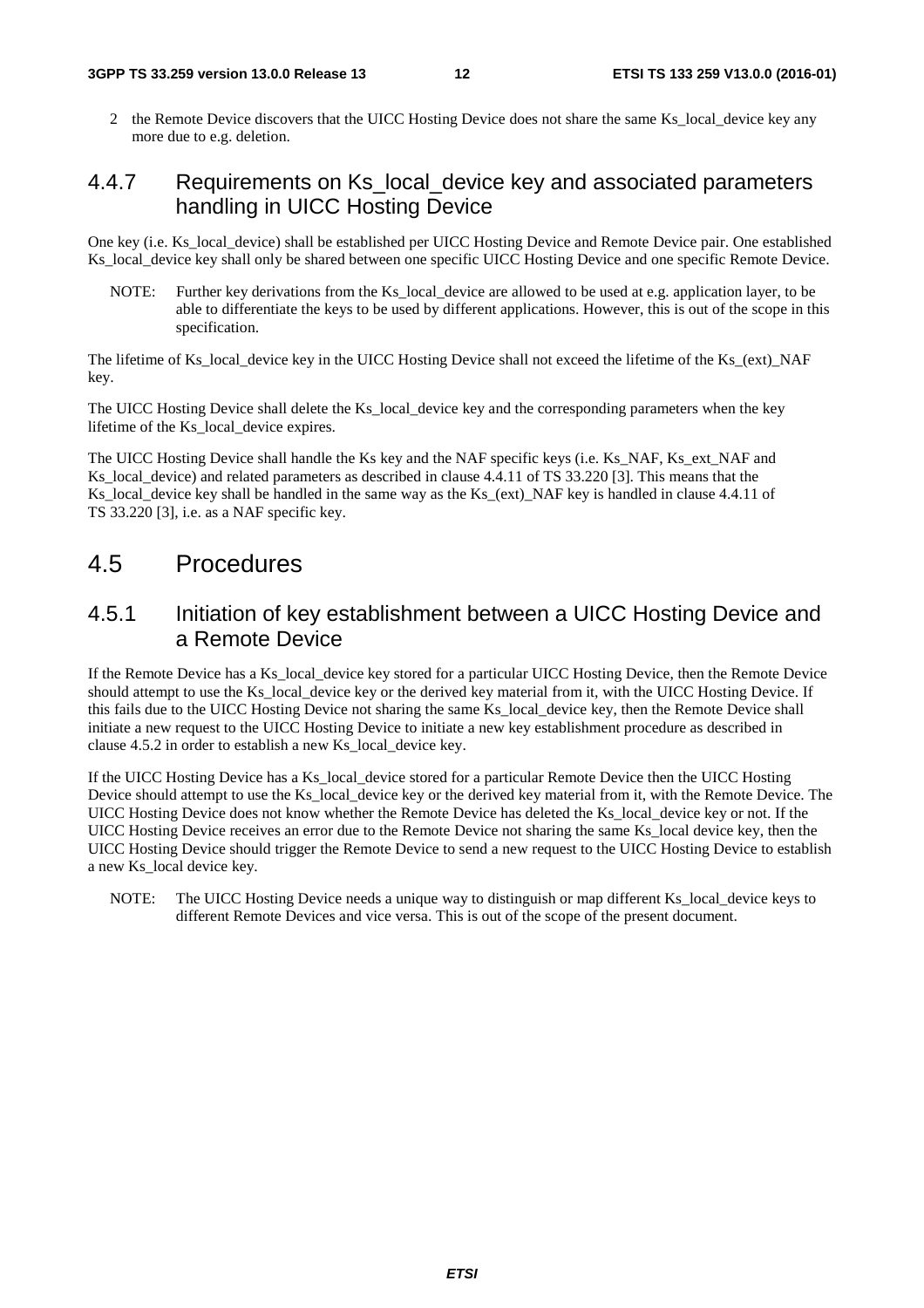## 4.5.2 Key establishment procedure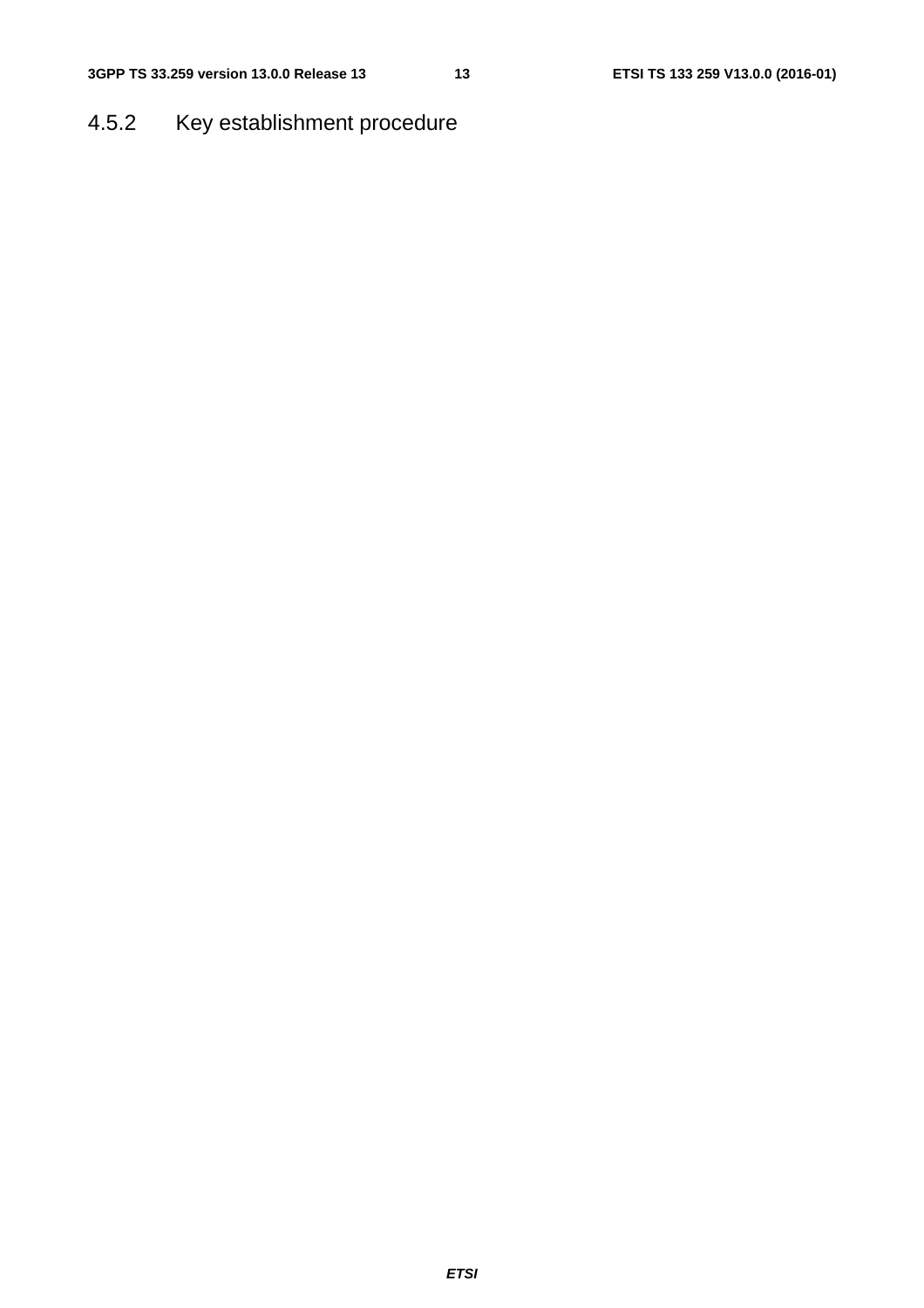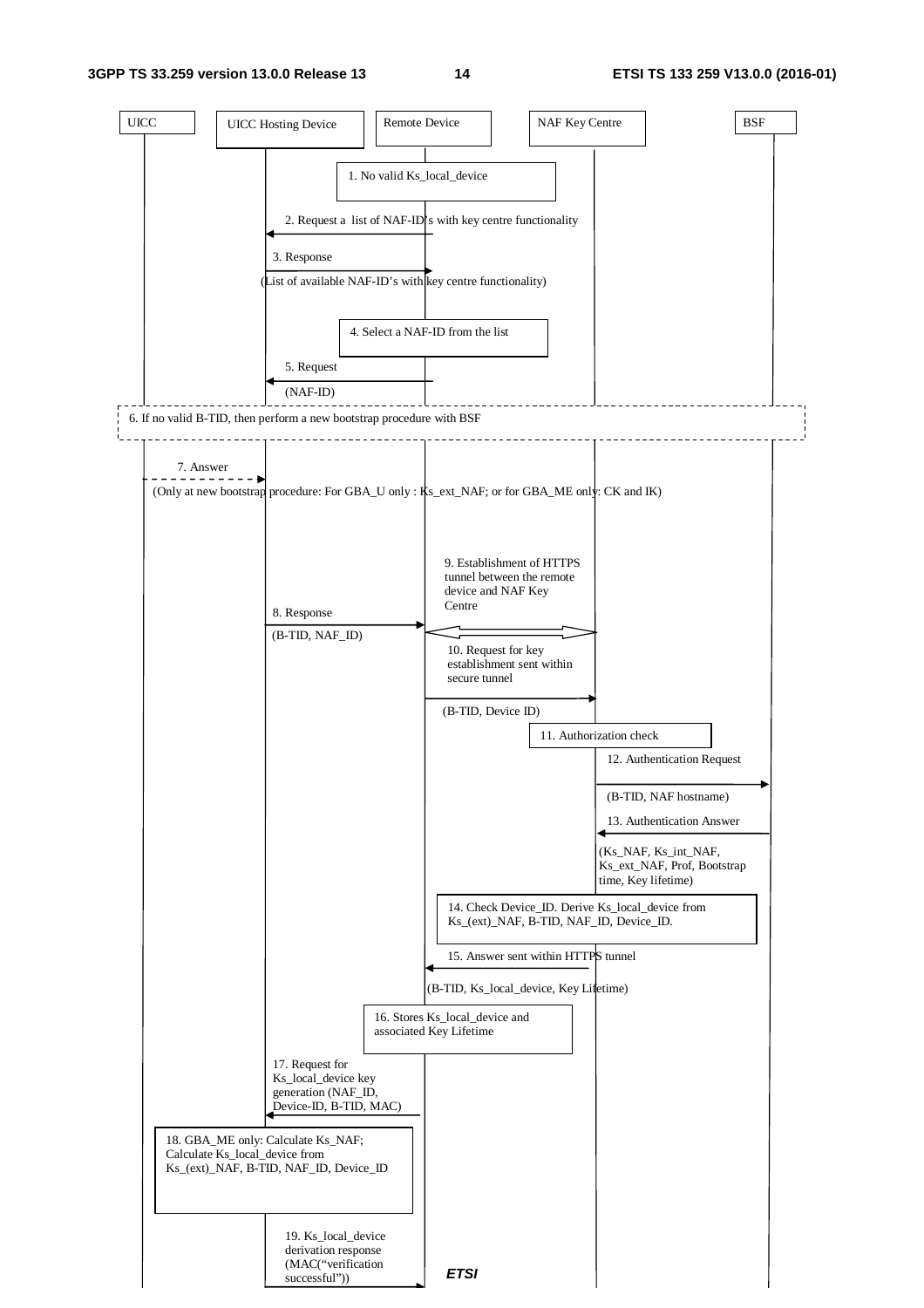#### **Figure 4-2: Key establishment procedure**

- 1. The Remote Device has no valid Ks\_local\_device key stored.
- 2. If the Remote Device has no list of NAF\_ID's with NAF Key Centre functionality, then the Remote Device sends a request to the UICC Hosting Device to send a list of available NAF\_ID's with NAF Key Centre functionality stored in the UICC Hosting Device. If the Remote Device has such a list and knows which NAF-ID to take, it immediately proceeds with step 5.
- 3. The UICC Hosting Device sends its list of available NAF-ID's with NAF Key Centre functionality to the Remote Device.
- 4. The Remote Device selects a NAF-ID with NAF Key Centre functionality from the list provided by the UICC Hosting Device or proposes a NAF-ID stored in it's own memory.
- 5. The Remote Device sends a request to the UICC Hosting Device for a B-TID. The Remote Device includes parameters NAF\_ID in order for the UICC Hosting Device to be able to calculate a new Ks\_(ext)\_NAF.
- 6. If the UICC Hosting Device does not have a valid B-TID, then the UICC Hosting Device performs a new bootstrapping procedure. The UICC Hosting Device asks for a complete GBA run: a GBA bootstrapping procedure and a GBA\_ME – or a GBA\_U - NAF Derivation procedure.
- 7. When the GBA run has been completed then the UICC provides a Ks\_ext\_NAF key to the UICC Hosting Device if GBA\_U has been used; or the CK and IK to the UICC Hosting Device if GBA\_ME has been used. If GBA ME has been used, then the UICC Hosting Device further derives Ks and Ks\_NAF.
- 8. The UICC Hosting Device sends a response including the B-TID and NAF ID to the Remote Device.
- 9. The Remote Device and the NAF Key Centre establish a secure tunnel. The secure tunnel may be a HTTPS tunnel with certificate based mutual authentication (TLS according to TS 33.310 [19], Annex E) or based on a shared key based mutual authentication between the Remote Device and the NAF Key Centre (PSK TLS according to TS 33.310 [19], Annex E).
- NOTE 1: One potential way to reach a trusted state is if the Remote Device is compliant with the requirements defined in TCG (Trusted Computing Group) MPWG (Mobile Phone Working Group) Mobile Phone Specifications [15]. In PC-based TCG technology [16], HTTPS tunnel establishment can be bound to the trust status of the Remote Device, through the attestations of relevant trusted engine of the Remote Device. Thus, HTTPS tunnel establishment may in the future be possible only if the Remote Device is in a trusted state.

The psk\_identity\_hint shall be used by the server to indicate to the PSK TLS client which PSK to use. The preshared key is pre-administrated to the Remote Device and NAF Key Centre.

NOTE 2: If other PSKs are allowed, then the psk\_identity\_hint needs to be specified in the relevant key specifications.

 If several PSKs are allowed, then the different hints are separated by semi-colon The usage of the psk\_identity\_hint in PSK TLS handshake is out of scope of the present document.

10. The Remote Device sends a "service request" message to the NAF Key Centre node in the mobile operator network. The message is sent within the secure tunnel.

 The request contains the following payload: the identity (B\_TID) and the Remote Device identifier (Device\_ID) requiring the establishment of key Ks local device.

11. If the Device\_ID is IMEI, then the NAF Key Centre shall check if the Device\_ID is blocked (blacklisted) and if so, it shall not proceed with the key establishment procedure but responds with an appropriate error code and terminates the secure connection with the remote device. If the Device\_ID is not IMEI, then the NAF Key Centre should, if applicable, check if the Device\_ID is blocked (blacklisted) and if so, it shall not proceed with the key establishment procedure but responds with an appropriate error code and terminates the secure connection with the remote device.

NOTE 3: Details of how blacklisting is implemented are out of scope of the present document.

12. The NAF Key Centre contacts the BSF and sends the identity B\_TID in a credential request.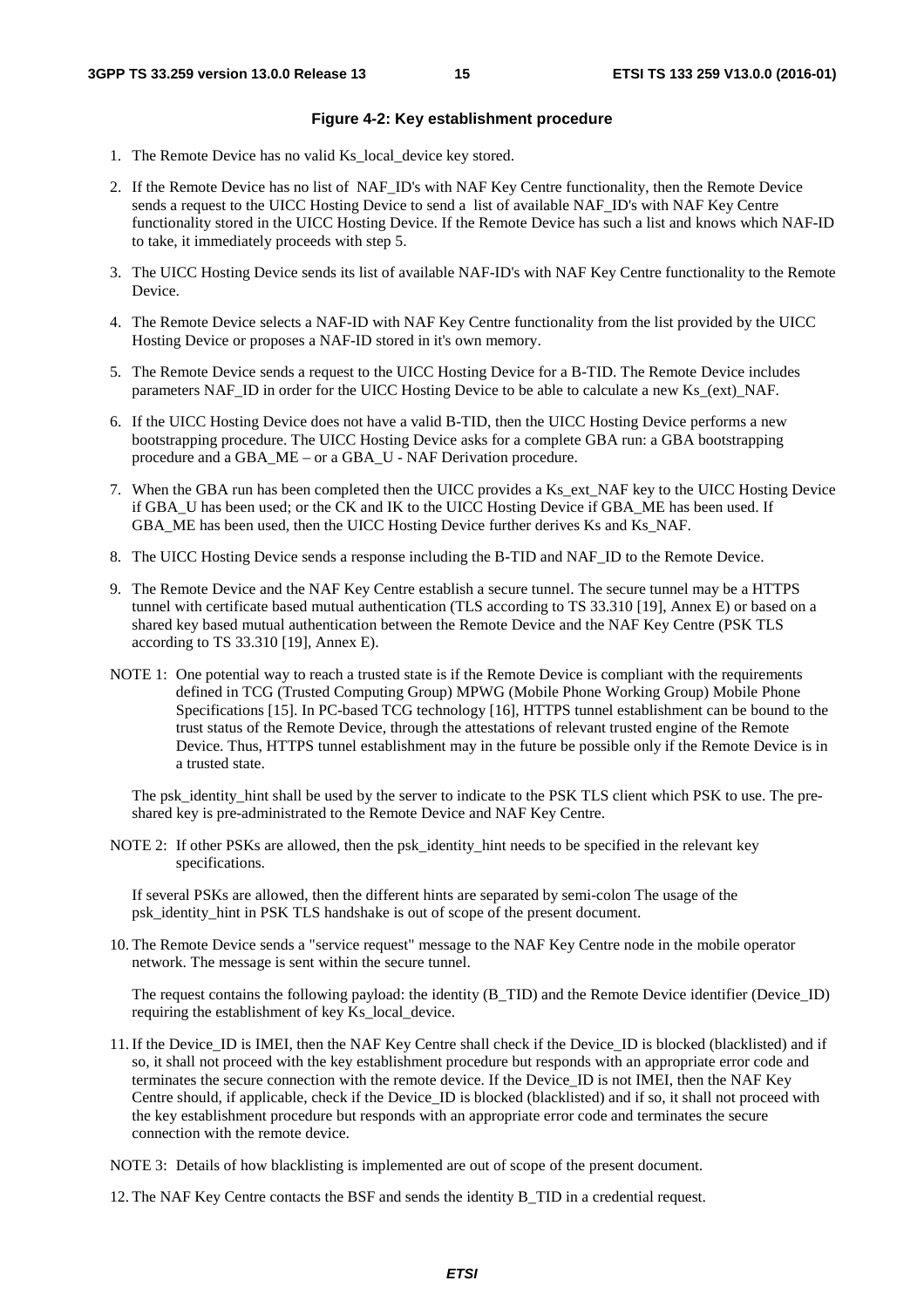13. The BSF returns the shared secret Ks\_(ext)\_NAF to the NAF Key Centre.

- 14. The NAF Key Centre shall behave as follows:
	- a) If the NAF Key Centre has requested a USS, and if the USS indicates to the NAF Key Centre that the key establishment procedure is not allowed for the targeted user, then the NAF Key Centre shall respond with appropriate error code and terminate the secure connection with the Remote Device.
	- b) The NAF Key Centre calculates the Ks\_local\_device key from the Ks\_(ext)\_NAF, B-TID, NAF\_ID and Device ID and stores it locally. The NAF Key Centre associates a key lifetime to the derived key Ks local device.
- 15. The NAF Key Centre sends within HTTPS tunnel a request response message to the Remote Device with the following payload: B-TID, Ks\_local\_device, Key Lifetime.
- 16. The Remote Device stores Ks\_local\_device and associated Key Lifetime.
- 17. The Remote Device sends a response to the UICC Hosting Device to indicate that the key establishment procedure with NAF Key Centre is now completed. The Remote Device sends the NAF\_ID corresponding to the NAF Key Centre, Device-ID, B-TID and the Key lifetime to the UICC Hosting Device. The Remote Device also includes a MAC which is computed as  $MAC = HMAC-SHA-256(Ks \text{ local device}, \text{NAF-ID} || \text{Device-ID} || \text{B}-$ TID) truncated to 16 octets, where HMAC-SHA-256 with truncation is defined in [12], [13], [14].
- 18. The UICC Hosting Device retrieves the Ks (ext) NAF associated with the received NAF\_ID and B-TID. If the requested association is authorised, then the UICC Hosting Device derives Ks\_local\_device key. The UICC Hosting Device calculates the Ks\_local\_device key from the Ks\_(ext)\_NAF, B-TID, NAF\_ID and Device\_ID and stores it locally (see Annex A).
- The UICC Hosting Device verifies the MAC value received from the Remote Device by computing MAC' = HMAC-SHA-256(Ks. local\_device, NAF\_ID || Device\_ID || B-TID) truncated to 16 octets. If the MAC' does not equal MAC, then the UICC Hosting Device terminates the key agreement procedure and returns a MAC verification failure message in response to the Ks\_local\_device derivation request.
- 19. If MAC'=MAC then the UICC Hosting Device stores Ks\_local\_device and associated parameters as Device\_ID. The UICC Hosting Device then sends to the Remote Device a Ks\_local\_device derivation response containing a MAC of the ASCII-encoded string "verification successful" using the key Ks local device and the MAC algorithm HMAC-SHA-256 [13] truncated to 16 octets [14].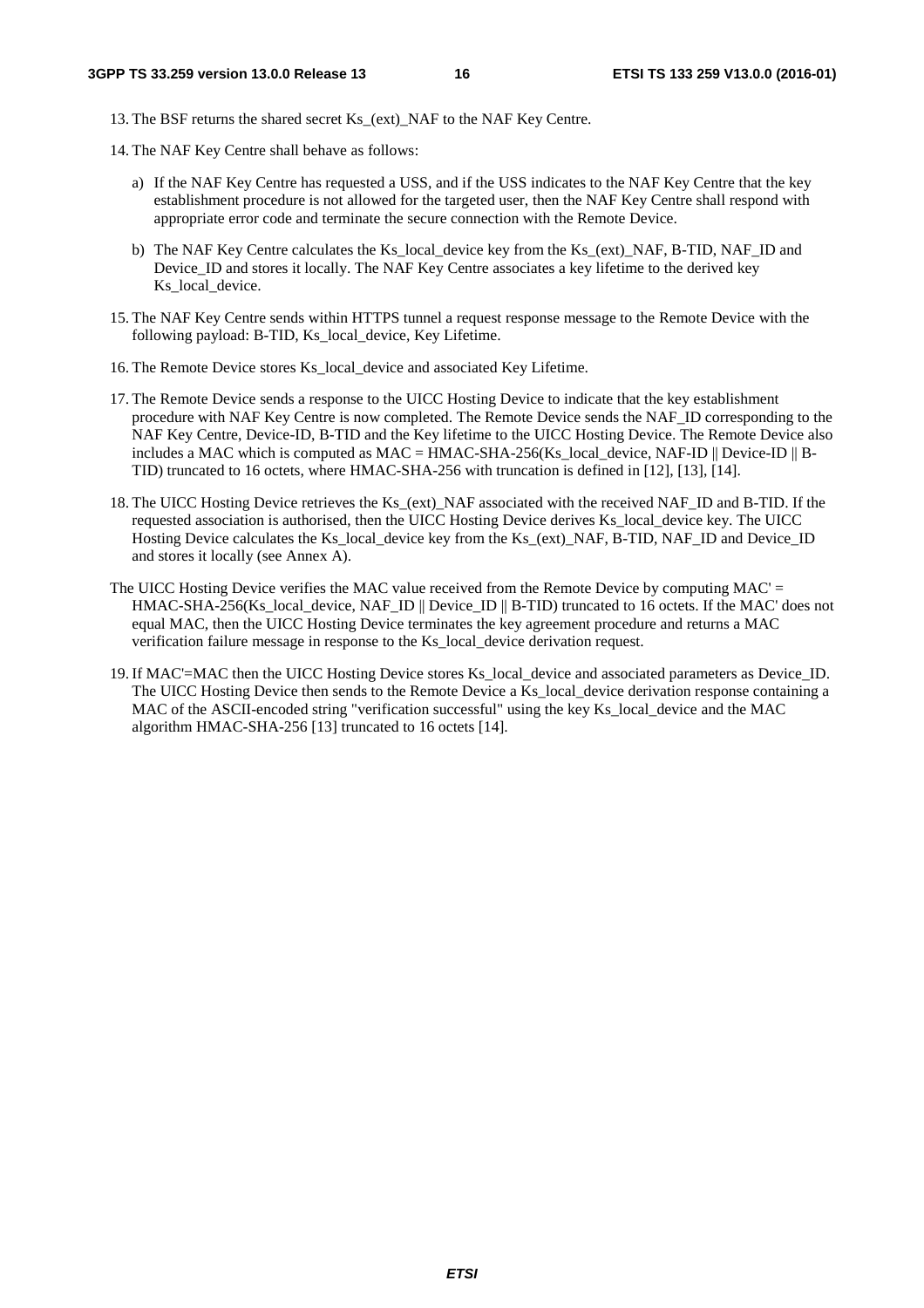## Annex A (normative): Key Derivation Function definition

## A.1 Platform specific key (Ks\_local\_device): Ks\_local\_device key derivation in key establishment

The description of this key derivation function KDF and input parameter encoding can be found in TS 33.220 [3]. The key derivation function KDF in this document shall be implemented as defined in TS 33.220 [3].

## A.2 Input parameters for Ks\_local\_device key derivation

In the key establishment between a UICC Hosting Device and a Remote Device, the input parameters for the key derivation function shall be the following:

- $FC = 0x01$ ,
- $P0 = Device$  ID.
- $LO =$  length of Device ID is variable (not greater than 10 octets),
- $P1 = B-TID$ ,
- $L1 =$  length of B-TID is variable (not greater than 65535),
- $P2 = NAFID$ ,
- $L2 =$  length of NAF\_ID is variable (not greater than 65535).

The input parameter Key to the key derivation function defined in TS 33.220 [3] shall be the Ks\_ext\_NAF or the Ks NAF key.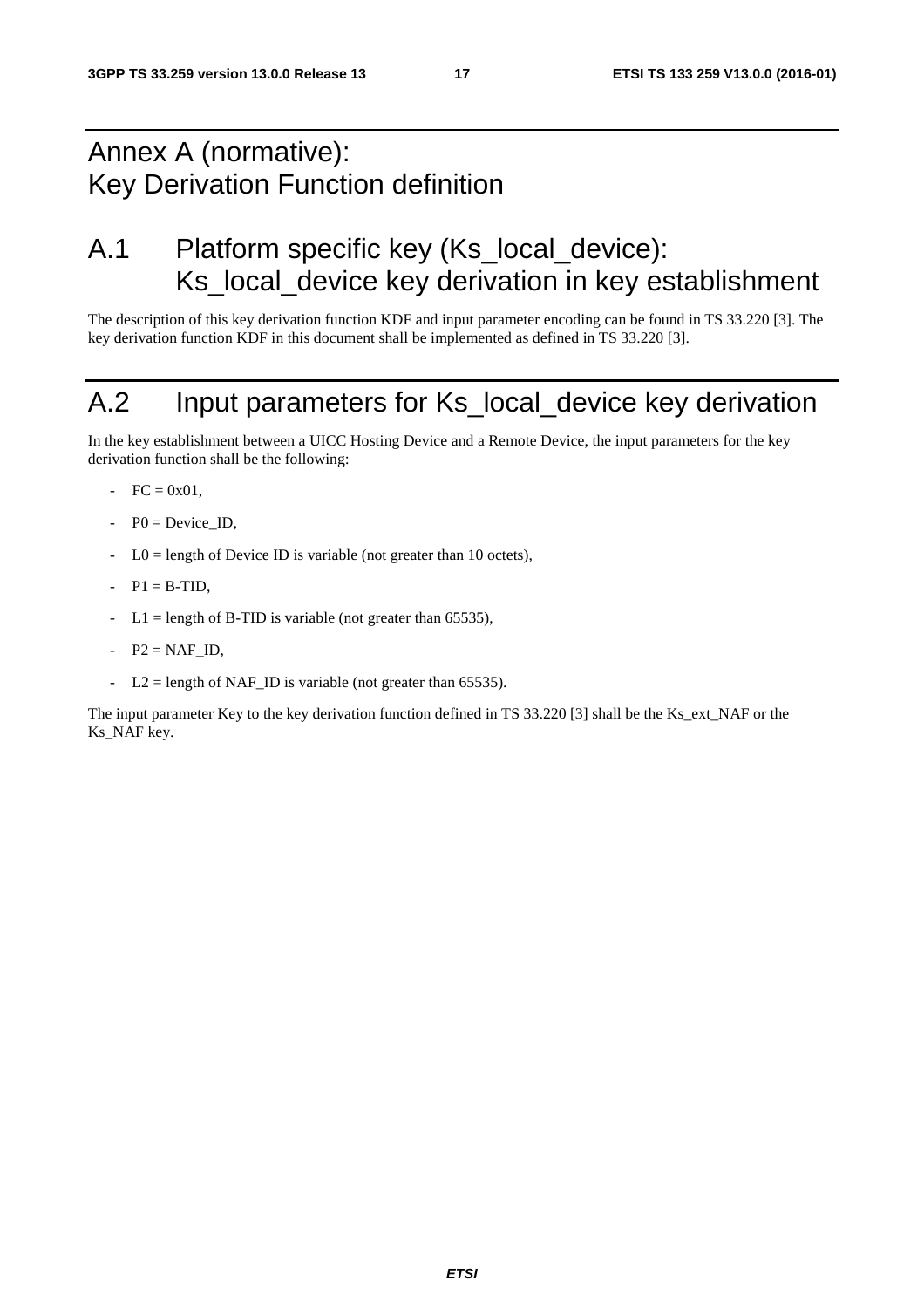## Annex B (normative): HTTP based key request procedure

## B.1 Introduction

Clause 4.5 specifies the HTTP based Key request procedure between the NAF Key Centre and the Remote Device. It specifies how the Remote Device retrieves the Ks\_local\_device key from the NAF Key Centre together with some associated parameters.

## B.2 Key request procedure

This clause contains the following HTTP based procedures:

Key request;

### B.2.1 Key request

The Remote Device shall generate a request for Key Request according to clause 4.5.2. The Remote Device shall send the Key Request to the NAF Key Centre in the HTTP payload in a HTTP POST request. The Request-URI shall indicate the type of the message, i.e. Key Request. Upon successful request, NAF Key Centre shall return indication of success together with the Ks\_local\_device key.

The Remote Device populates the HTTP POST request as follows:

- the HTTP version shall be 1.1 which is specified in RFC 2616  $[17]$ ;
- the base of the Request-URI shall contain the full NAF Key Centre key establishmentURI (e.g. http://nafkeycentre.home1.net:1234);
- the Request-URI shall contain an URI parameter "requesttype" that shall be set to "key-request-devicekey", i.e. Request-URI takes the form of "/keyestablishment?requesttype=key-request-devicekey";
- the Remote Device may add additional URI parameters to the Request-URI;
- the HTTP header Content-Type shall be the MIME type of the payload, i.e. "application/keyestdevicekeyrequest+xml". The XML schema of the payload is specified in Annex D.1 in this specification;
- the Remote Device may add additional HTTP headers to the HTTP POST request.

The Remote Device sends the HTTP POST to the NAF Key Centre. The NAF Key Centre checks that the HTTP POST is valid, and extracts the Key request for further processing. The NAF Key Centre shall verify that the Remote Device is authorized to use this service according to clause 4.5.2.

Upon successful authorization verification, the NAF Key Centre shall return the HTTP 200 OK to the Remote Device.

The NAF Key Centre shall populate HTTP response as follows:

- the HTTP status code in the HTTP status line shall be 200;
- the HTTP header Content-Type shall be the MIME type of the payload, i.e. "application/keyestkeyresponse+xml". The XML schema of the payload is specified in Annex D.2 in this specification;

The NAF Key Centre shall send the HTTP response to the Remote Device. The Remote Device shall check that the HTTP response is valid.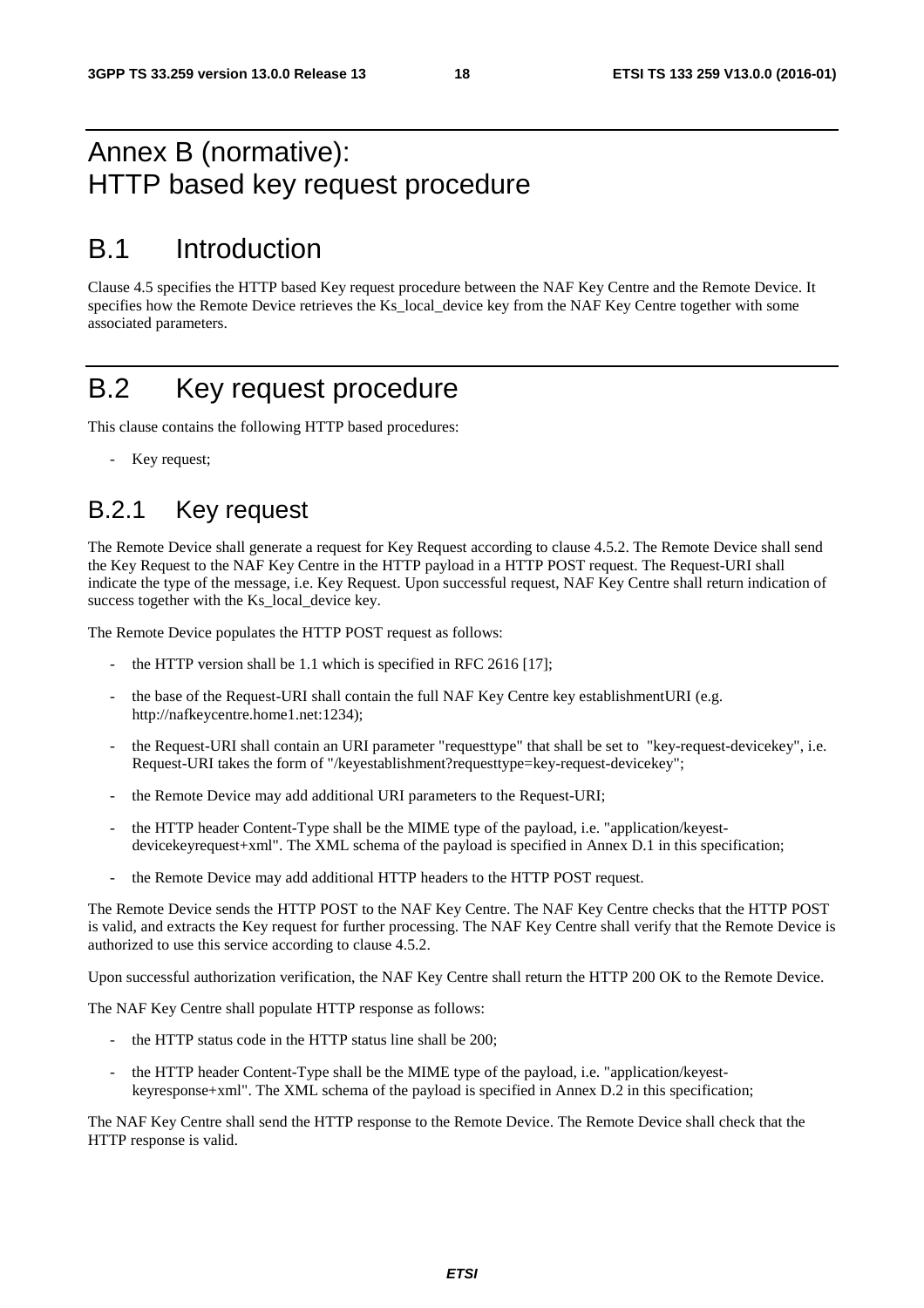### B.2.2 Error situations

The key request procedure may not be successful for multiple reasons. The error cases are indicated by using 4xx and 5xx HTTP Status Codes as defined in RFC 2616 [17]. The 4xx status code indicates that the Remote Device seems to have erred, and the 5xx status code indicates that the NAF Key Centre is aware that it has erred. Possible error situations during key establishment and their mappings to HTTP Status Codes are described in table B.2.2.1.

NOTE: In table B.2.2.1, the "Description" column describes the error situation in NAF Key Centre. The "NAF Key Centre error" column describes the typical reason for the error.

The NAF Key Centre shall send the HTTP response to the Remote Device. The Remote Device shall check that the HTTP response is valid.

| <b>HTTP Status</b><br>Code | <b>HTTP Error</b>                              | Remote<br><b>Device</b><br>should repeat | <b>Description</b>                                                                                                  | <b>NAF Key Centre error</b>                                                                                                            |
|----------------------------|------------------------------------------------|------------------------------------------|---------------------------------------------------------------------------------------------------------------------|----------------------------------------------------------------------------------------------------------------------------------------|
| 400                        | <b>Bad Request</b>                             | the request<br><b>No</b>                 | Request could not be                                                                                                | Request was missing, or                                                                                                                |
|                            |                                                |                                          | understood                                                                                                          | malformed                                                                                                                              |
| 401                        | Unauthorized                                   | Yes                                      | Not used by NAF Key Centre                                                                                          | ÷.                                                                                                                                     |
| 402                        | Payment<br>Required                            | <b>No</b>                                | Not used by NAF Key Centre                                                                                          | ä,                                                                                                                                     |
| 403                        | Forbidden                                      | No                                       | NAF Key Centre understood the<br>request, but is refusing to fulfil it                                              | The request was valid, but<br>Remote Device is not allowed to<br>use this service                                                      |
| 404                        | Not Found                                      | <b>No</b>                                | NAF Key Centre has not found<br>anything matching the<br>Request-URI                                                | The Request-URI was malformed<br>and NAF Key Centre cannot fulfil<br>the request                                                       |
| 405                        | Method not<br>allowed                          | No                                       | The method specified in the<br>Request-Line is not allowed for<br>the resource identified by the<br>Request-URI.    |                                                                                                                                        |
| 406 to 417                 | $\star$                                        | No                                       | Not used by NAF Key Centre                                                                                          | $\blacksquare$                                                                                                                         |
| 500                        | Internal<br>Server Error                       | <b>No</b>                                | Not used by NAF Key Centre                                                                                          | $\mathbf{r}$                                                                                                                           |
| 501                        | <b>Not</b><br>Implemented                      | No                                       | NAF Key Centre does not<br>support the requested<br>functionality                                                   | The server does not contain<br>particular NAF Key Centre service<br>requested                                                          |
| 502                        | <b>Bad</b><br>Gateway                          | No                                       | Not used by NAF Key Centre                                                                                          |                                                                                                                                        |
| 503                        | Service<br>Unavailable                         | Yes                                      | NAF Key Centre service is<br>currently unavailable                                                                  | NAF Key Centre is temporarily<br>unavailable, Remote Device may<br>repeat the request after delay<br>indicated by "Retry-After" header |
| 504                        | Gateway<br>Timeout                             | No                                       | The server, while acting as a<br>gateway or proxy, did not<br>receive a timely response from<br>the upstream server | The NAF Key Centre did not get<br>response over Zn interface.                                                                          |
| 505                        | <b>HTTP</b><br><b>Version Not</b><br>Supported | No                                       | NAF Key Centre does not<br>support the HTTP protocol<br>version that was used in the<br>request line                | Remote Device should use<br>HTTP/1.1 version with NAF Key<br>Centre                                                                    |

**Table B.2.2-1: HTTP Status Codes used for key request errors**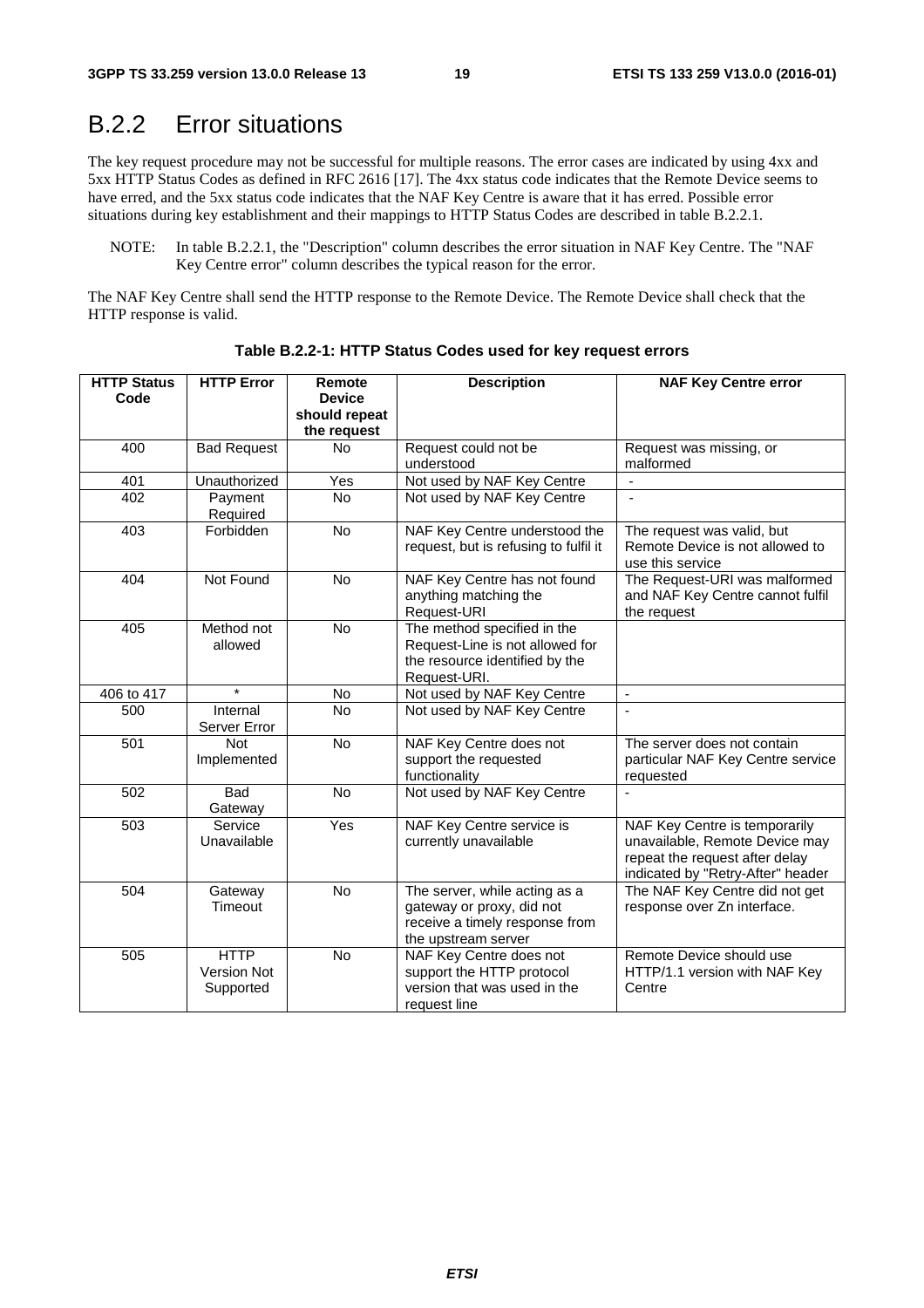## Annex C (informative): Signalling flows for key request procedure

## C.1 Introduction

This annex gives examples of signalling flows for using HTTP. It is assumed that TLS with certificate based mutualauthentication or PSK-TLS has been established before the HTTP signalling flow described in this section takes place.

The Remote Device requests a Ks\_local\_device key from the NAF Key Centre and an example of the signalling flow of the key request procedure between the Remote Device and the NAF Key Centre is given in clause C.2.

## C.2 Signalling flow demonstrating a successful key request procedure

The signalling flow in figure C.2-1 describes the generic message exchange between a Remote Device and an NAF Key Centre using HTTP. The HTTP client application resides in the Remote Device.



#### **Figure C.2-1: Successful key request procedure between Remote Device and NAF Key Centre**

**1. Key request (Remote Device to NAF Key Centre)** - see example in table C.2-1

The Remote Device sends an HTTP request to the NAF Key Centre containing a Key request.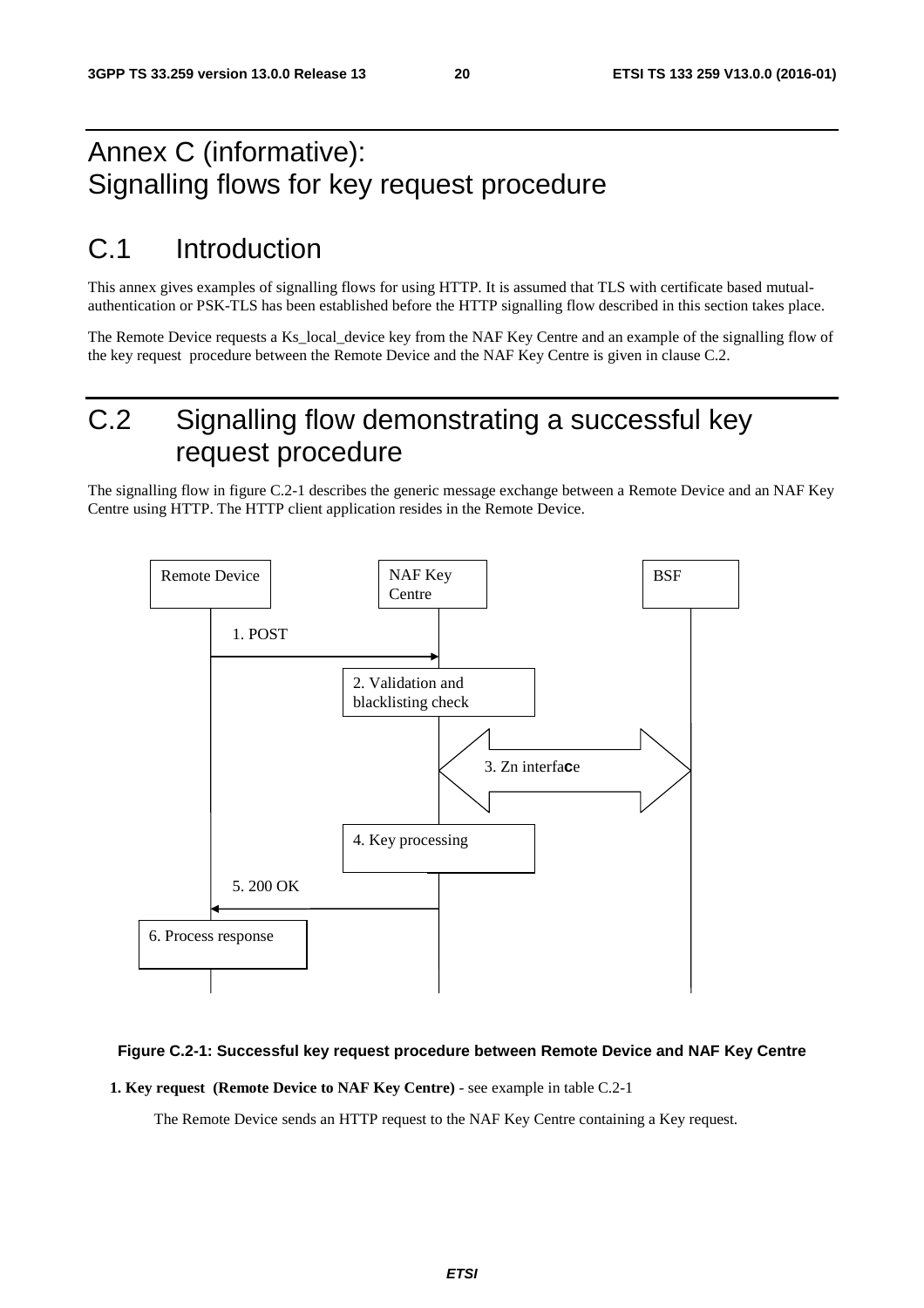**Table C.2-1: Key request (Remote Device to NAF Key Centre)** 

| POST /keyestablishment?requesttype=key-request-devicekey HTTP/1.1 |  |  |  |
|-------------------------------------------------------------------|--|--|--|
| Host: nafkeycentre.home1.net:1234                                 |  |  |  |
| Content-Type: application/keyest-devicekeyrequest+xml             |  |  |  |
| Content-Length: $( \ldots )$                                      |  |  |  |
| User-Agent: KeyestAgent; Release-7                                |  |  |  |
| Date: Thu, 27 June 2007 10:50:35 GMT                              |  |  |  |
| Accept: $*/*$                                                     |  |  |  |
| Referrer: http://nafkeycentre.home1.net:1234/service              |  |  |  |
|                                                                   |  |  |  |
| <key blob="" request=""></key>                                    |  |  |  |
|                                                                   |  |  |  |

| <b>Request-URI:</b>    | The Request-URI (the URI that follows the method name, "POST", in the first line) indicates the<br>resource of this POST request. The Request-URI contains the parameter "requestiver" which is set<br>to "key-request-device key" to indicate to the NAFKey Centre the desired request type, i.e. Remote<br>Device requests for a Ks local device key. |
|------------------------|---------------------------------------------------------------------------------------------------------------------------------------------------------------------------------------------------------------------------------------------------------------------------------------------------------------------------------------------------------|
| Host:                  | Specifies the Internet host and port number of the NAF Key Centre, obtained from the original<br>URI given by referring resource.                                                                                                                                                                                                                       |
|                        | <b>Content-Type:</b> Contains the media type "application/keyest-devicekeyrequest+xml", i.e.Key request.                                                                                                                                                                                                                                                |
| <b>Content-Length:</b> | Indicates the size of the entity-body, in decimal number of OCTETs, sent to the recipient.                                                                                                                                                                                                                                                              |
| User-Agent:            | Contains information about the user agent originating the request and the release of it.                                                                                                                                                                                                                                                                |
| Date:                  | Represents the date and time at which the message was originated.                                                                                                                                                                                                                                                                                       |
| Accept:                | Media types which are acceptable for the response.                                                                                                                                                                                                                                                                                                      |
| <b>Referrer:</b>       | Allows the user agent to specify the address (URI) of the resource from which the URI for the<br>NAF Key Centre was obtained.                                                                                                                                                                                                                           |

#### 2. **Validation and blacklisting check**

The NAF Key Centre will also verify that the DNS name in the realm attribute matches the NAF Key Centre hostname. If the conversation is taking place inside a server-authenticated TLS tunnel, the NAF Key Centre will also verify that this DNS name is the same as that of the TLS server.

The NAF Key Centre verifies that the Remote Device is authorized to use this service as described in clause 4.5.2. If the authorization succeeds, the incoming client-payload request is taken in for further processing.

If the NAF Key Centre does not have the NAF specific key material (Ks\_NAF or Ks\_ext\_NAF), then the NAF Key Centre retrieves that and one or more user security setting (USS) from the BSF. For detailed signalling flows see 3GPP TS 29.109 [9].

#### 3. **Zn: NAF Key Centre specific key procedure**

NAF Key Centre retrieves the NAF specific key material and IMPI of the user.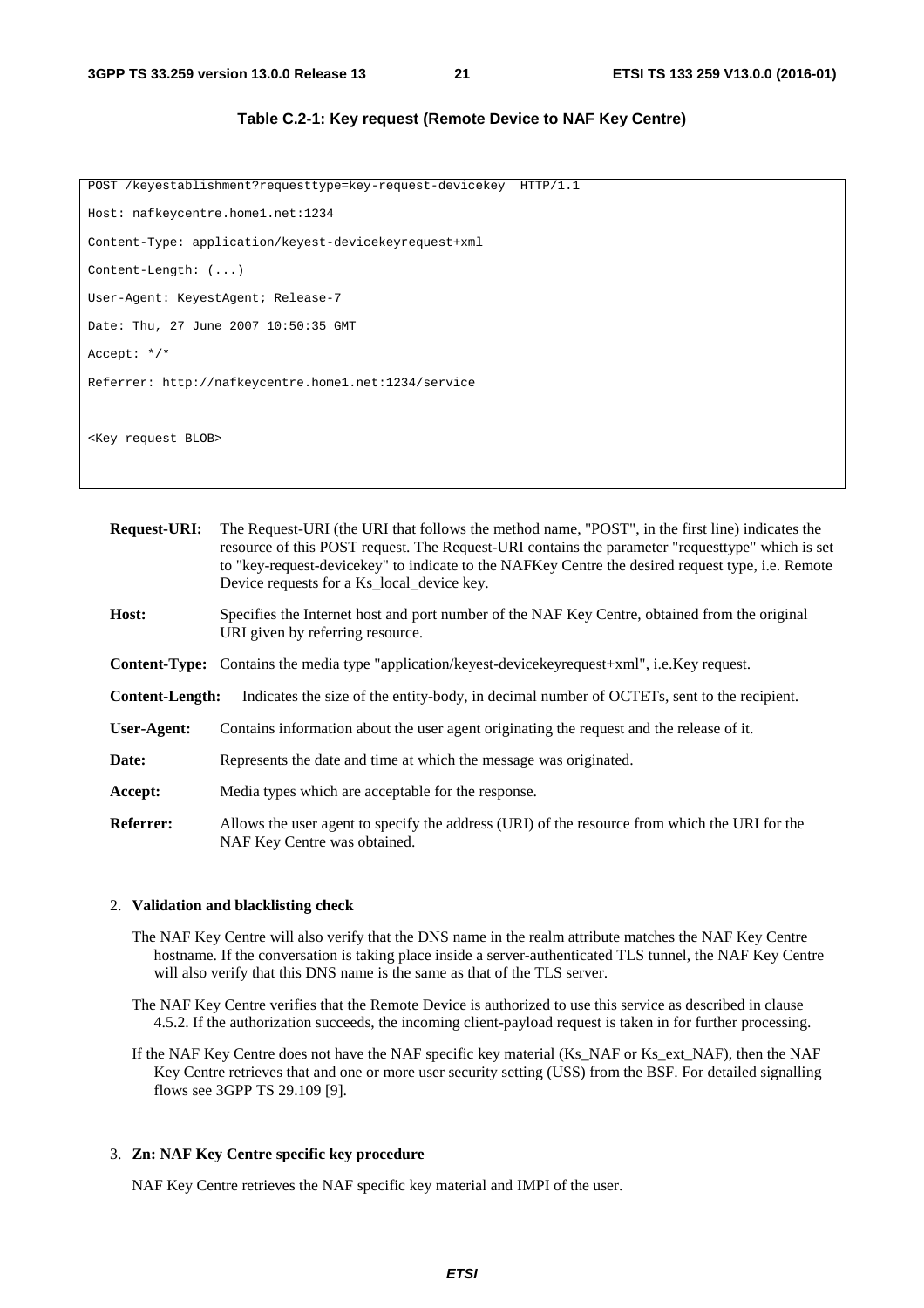For detailed signalling flows see TS 29.109 [9].

4. Key **processing in the NAF Key Centre**

NAF Key Centre further derives the key establishment specific key material Ks\_local\_device as specified in Annex A.

5. **Response indicating success (NAF Key Centre to Remote Device)** - see example in table C.2-2

 The NAF Key Centre sends 200 OK response to the Remote Device to indicate the success of the Key request.

#### **Table C.2-2: Key response (NAF Key Centre to Remote Device)**

```
POST /keyestablishment?requesttype=key-response-devicekey HTTP/1.1 
Host: nafkeycentre.home1.net:1234 
Content-Type: application/keyest-devicekeyresponse+xml 
Content-Length: (...) 
Date: Thu, 27 June 2007 10:50:35 GMT 
Accept: */* 
Referrer: http://nafkeycentre.home1.net:1234/service 
<Key request BLOB>
```

| <b>Request-URI:</b>    | The Request-URI (the URI that follows the method name, "POST", in the first line) indicates the<br>resource of this POST request. The Request-URI contains the parameter "requesttype" which is set<br>to "key-response-devicekey" to indicate to the Remote Device the desired response type, i.e. UICC<br>Hosting Device responses with a Ks_local_device key. |  |  |  |  |
|------------------------|------------------------------------------------------------------------------------------------------------------------------------------------------------------------------------------------------------------------------------------------------------------------------------------------------------------------------------------------------------------|--|--|--|--|
| Host:                  | Specifies the Internet host and port number of the NAF Key Centre, obtained from the original<br>URI given by referring resource.                                                                                                                                                                                                                                |  |  |  |  |
|                        | <b>Content-Type:</b> Contains the media type "application/keyest-device key response + xml", i.e. Key response.                                                                                                                                                                                                                                                  |  |  |  |  |
| <b>Content-Length:</b> | Indicates the size of the entity-body, in decimal number of OCTETs, sent to the recipient.                                                                                                                                                                                                                                                                       |  |  |  |  |
| Date:                  | Represents the date and time at which the message was originated.                                                                                                                                                                                                                                                                                                |  |  |  |  |
| Accept:                | Media types which are acceptable for the response.                                                                                                                                                                                                                                                                                                               |  |  |  |  |
| <b>Referrer:</b>       | Allows the user agent to specify the address (URI) of the resource from which the URI for the<br>NAF Key Centre was obtained.                                                                                                                                                                                                                                    |  |  |  |  |

#### 6. **Process response at Remote Device**

 The Remote Device receives the response and accepts the server-payload for further processing. The Remote Device stores the Ks\_local\_device key, the Key Lifetime and B-TID locally.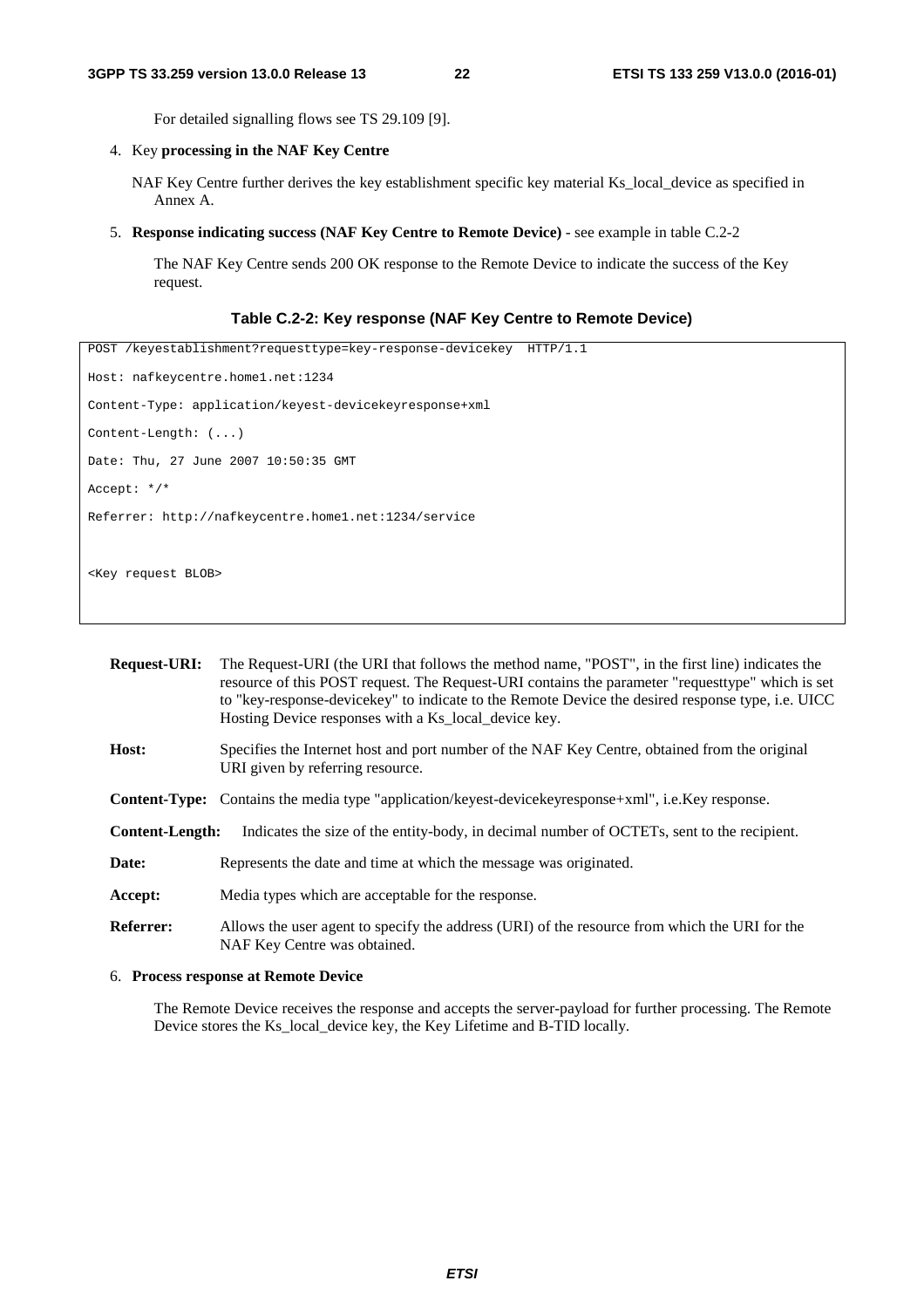## Annex D (normative): XML schema for Key Request and Key Response

### D.1 Introduction

This annex contains the XML schema which defines a format for the key request sent from the Remote Device to the NAF Key Centre requesting a Ks\_local\_device key and for the key response sent from the NAF Key Centre to the Remote Device containing the Ks\_local\_device key, according to the procedures in section 4.5.2.

## D.2 Key Request Format

#### D.2.1 Data Format

The below XML schema defines a format used to request a Ks\_local\_device key from the NAF Key Centre.

```
<?xml version="1.0" encoding="UTF-8"?> 
<xs:schema 
    xmlns:xs="http://www.w3.org/2001/XMLSchema" 
     xmlns="urn:3GPP:metadata:2005:Keyest:DeviceKeyRequest" 
     targetNamespace="urn:3GPP:metadata:2005:Keyest:DeviceKeyRequest" 
     elementFormDefault="qualified" 
     attributeFormDefault="unqualified"> 
     <xs:element name="keyestDeviceKeyRequest"> 
         <xs:annotation> 
             <xs:documentation> 
                 Keyest Key Request as defined by 3GPP TS 33.259 
             </xs:documentation> 
         </xs:annotation> 
         <xs:complexType> 
             <xs:sequence> 
                  <xs:element name="BTID" type="xs:string" minOccurs="1" maxOccurs="1"/> 
                  <xs:element name="DEVICEID" type="xs:string" minOccurs="1" maxOccurs="1"/> 
             </xs:sequence> 
             <xs:anyAttribute processContents="skip"/> 
         </xs:complexType> 
     </xs:element> 
</xs:schema>
```
### D.2.2 Example

The below example is used to request a new Ks\_local\_device key derived from a GBA key with identity BTID "jhg876jhg"and a DEVICE ID "64783934857".

```
<?xml version="1.0" encoding="UTF-8"?> 
<keyestDeviceKeyRequest 
xmlns:xsi="http://www.w3.org/2001/XMLSchema-instance" 
xmlns="urn:3GPP:metadata:2005:Keyest:DeviceKeyRequest"> 
     <BTID>jhg876jhg</BTID> 
     <DEVICEID>64783934857</DEVICEID> 
</keyestDeviceKeyRequest>
```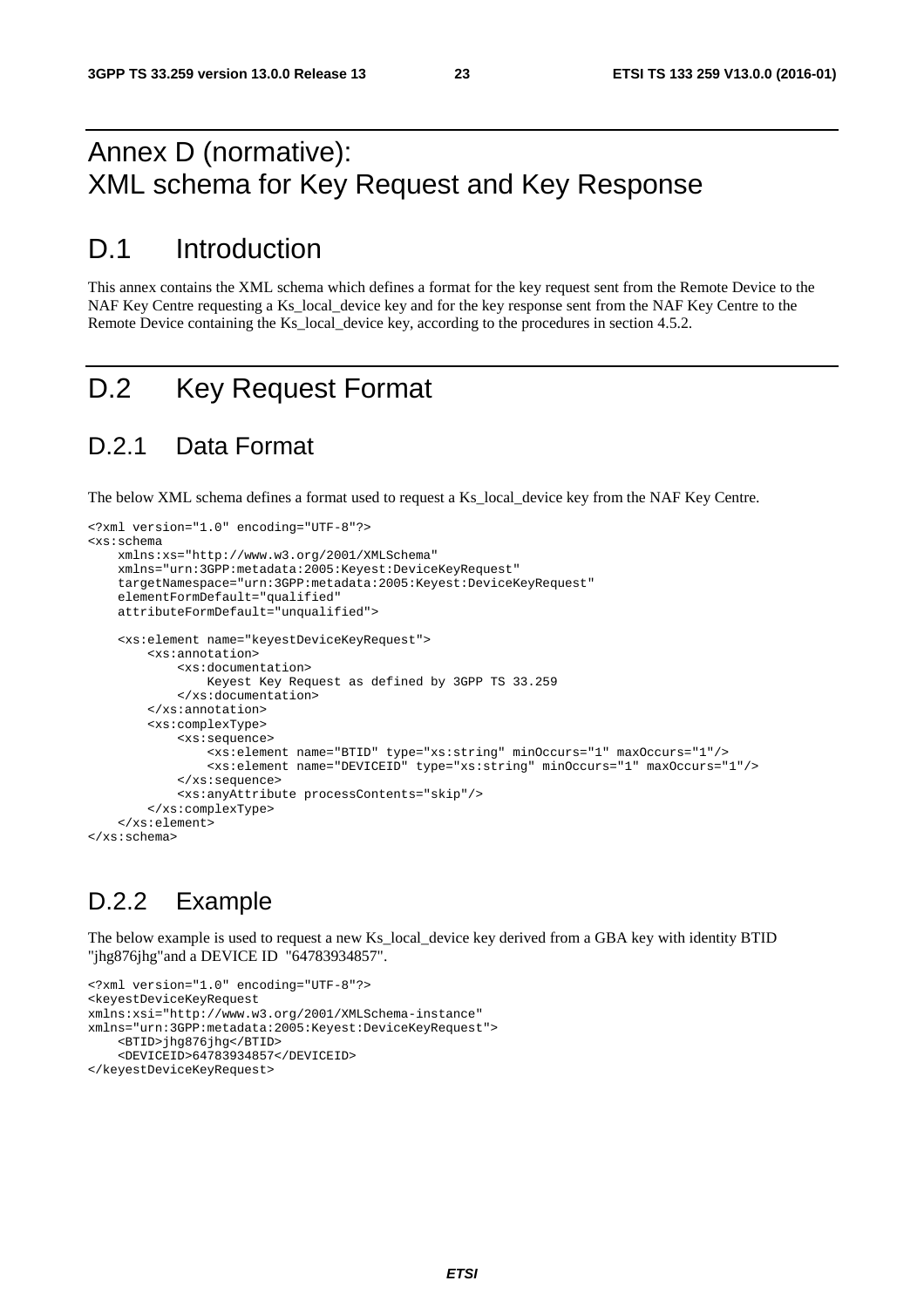## D.3 Key Response Format

#### D.3.1 Data Format

The below XML schema defines a format used in the response to a Key request from the Remote Device according to the procedure in section 4.5.2.

```
<?xml version="1.0" encoding="UTF-8"?> 
<xs:schema 
     xmlns:xs="http://www.w3.org/2001/XMLSchema" 
     xmlns="urn:3GPP:metadata:2005:Keyest:DeviceKeyResponse" 
     targetNamespace="urn:3GPP:metadata:2005:Keyest:DeviceKeyResponse" 
     elementFormDefault="qualified" 
     attributeFormDefault="unqualified"> 
     <xs:element name="keyestDeviceKeyResponse"> 
         <xs:annotation> 
             <xs:documentation> 
                 Keyest Key Response as defined by 3GPP TS 33.259 
             </xs:documentation> 
         </xs:annotation> 
         <xs:complexType> 
             <xs:sequence> 
                  <xs:element name="BTID" type="xs:string" minOccurs="1" maxOccurs="1"/> 
                  <xs:element name="KSLOCALDEVICE" type="xs:string" minOccurs="1" maxOccurs="1"/> 
                  <xs:element name="KEYLIFETIME" type="xs:string" minOccurs="1" maxOccurs="1"/> 
             </xs:sequence> 
             <xs:anyAttribute processContents="skip"/> 
         </xs:complexType> 
     </xs:element>
```
</xs:schema>

### D.3.2 Example

The below example is used in the key response from the NAF Key Centre with identity BTID "jhg876jhg", KSLOCALDEVICE "64783934857" and a KEYLIFETIME "5675".

```
<?xml version="1.0" encoding="UTF-8"?> 
<keyestDeviceKeyResponse 
xmlns:xsi="http://www.w3.org/2001/XMLSchema-instance" 
xmlns="urn:3GPP:metadata:2005:Keyest:DeviceKeyResponse"> 
     <BTID>jhg876jhg</BTID> 
     <KSLOCALDEVICE>64783934857</KSLOCALDEVICE> 
     <KEYLIFETIME>5675</KEYLIFETIME> 
</keyestDeviceKeyResponse>
```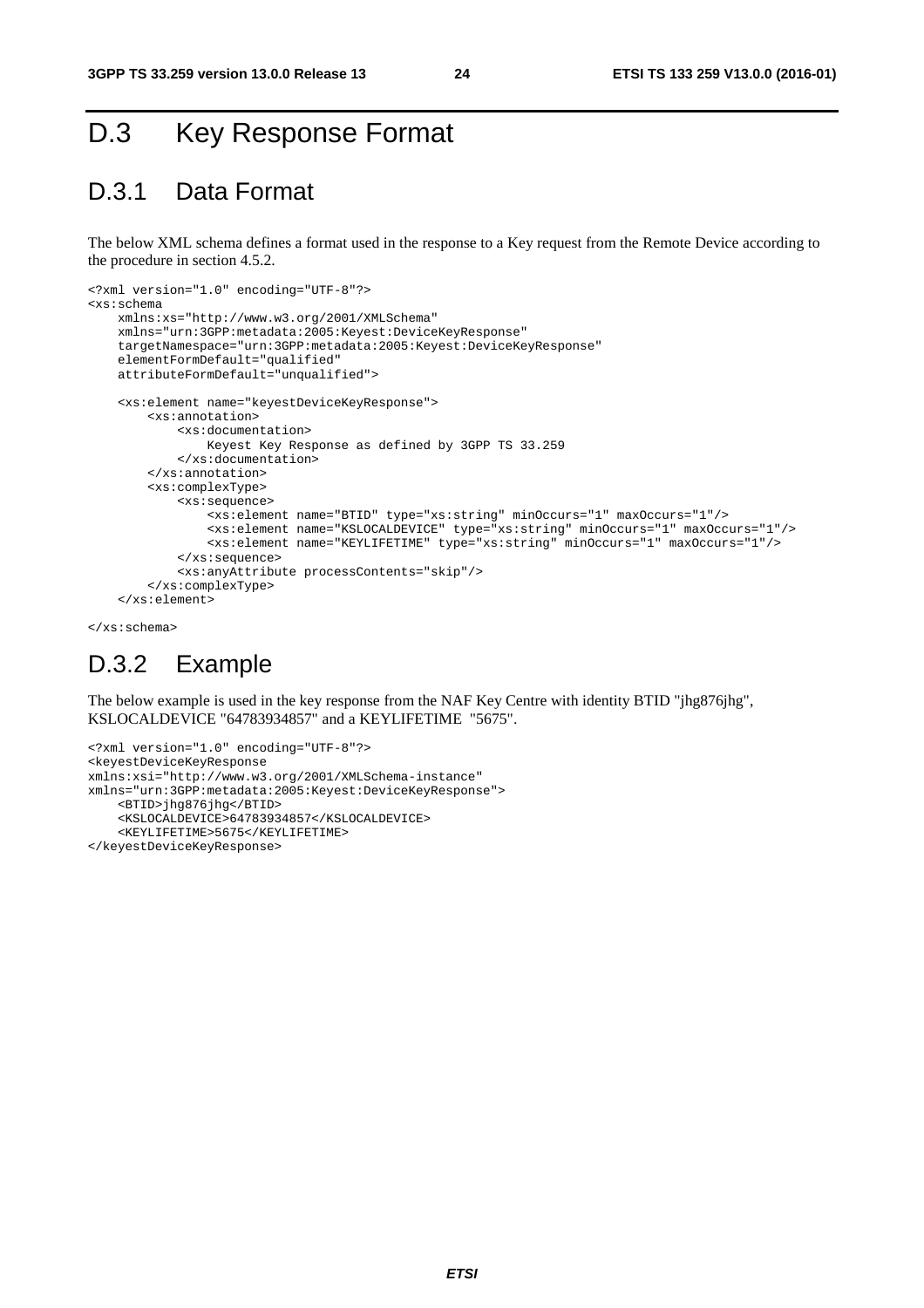## Annex E (normative): TLS profiles

The Remote Device and NAF Key Centre shall use the TLS profile defined in TS 33.310 [19] for TLS with certificate based mutual authentication and PSK-TLS.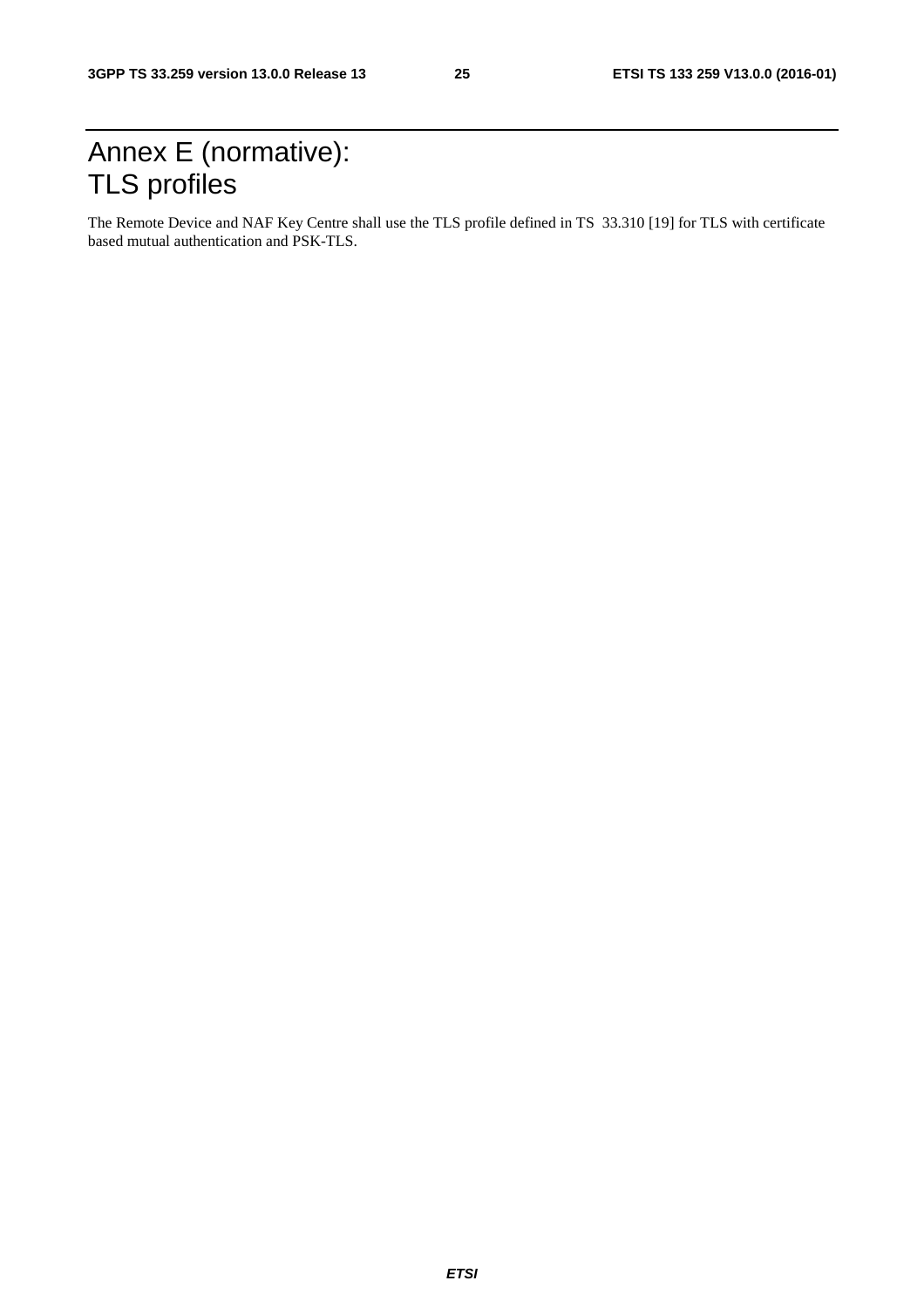## Annex F (informative): Application specific key (Ks\_local\_device\_appl)

This Annex gives an example on how the applications in the UICC Hosting Device and Remote Device could derive further key material (Ks\_local\_device\_appl) from the Ks\_local\_device key.

## F.1 Example of Ks\_local\_device\_appl key derivation in key establishment

The applications in the UICC Hosting Device and Remote Device could use the Ks\_local\_device key to derive further key material, which is application specific, to ensure that different applications in the UICC Hosting Device and Remote Device use different keys.

Application specific key material could be computed in the UICC Hosting Device and the Remote Device as: Ks local device appl = KDF (Ks local device, B-TID, Appli ID), where KDF is the key derivation function as specified in Annex G, and the key derivation parameters consist of the Appli\_ID and the B-TID.

NOTE: The definition of the Appli\_ID is out of the scope of this specification. The Appli\_ID could be defined in an application specification utilising the key establishment procedure. The Appli\_ID could also be exchanged on the Local Interface between the applications to initiate the key derivation of the application specific key material.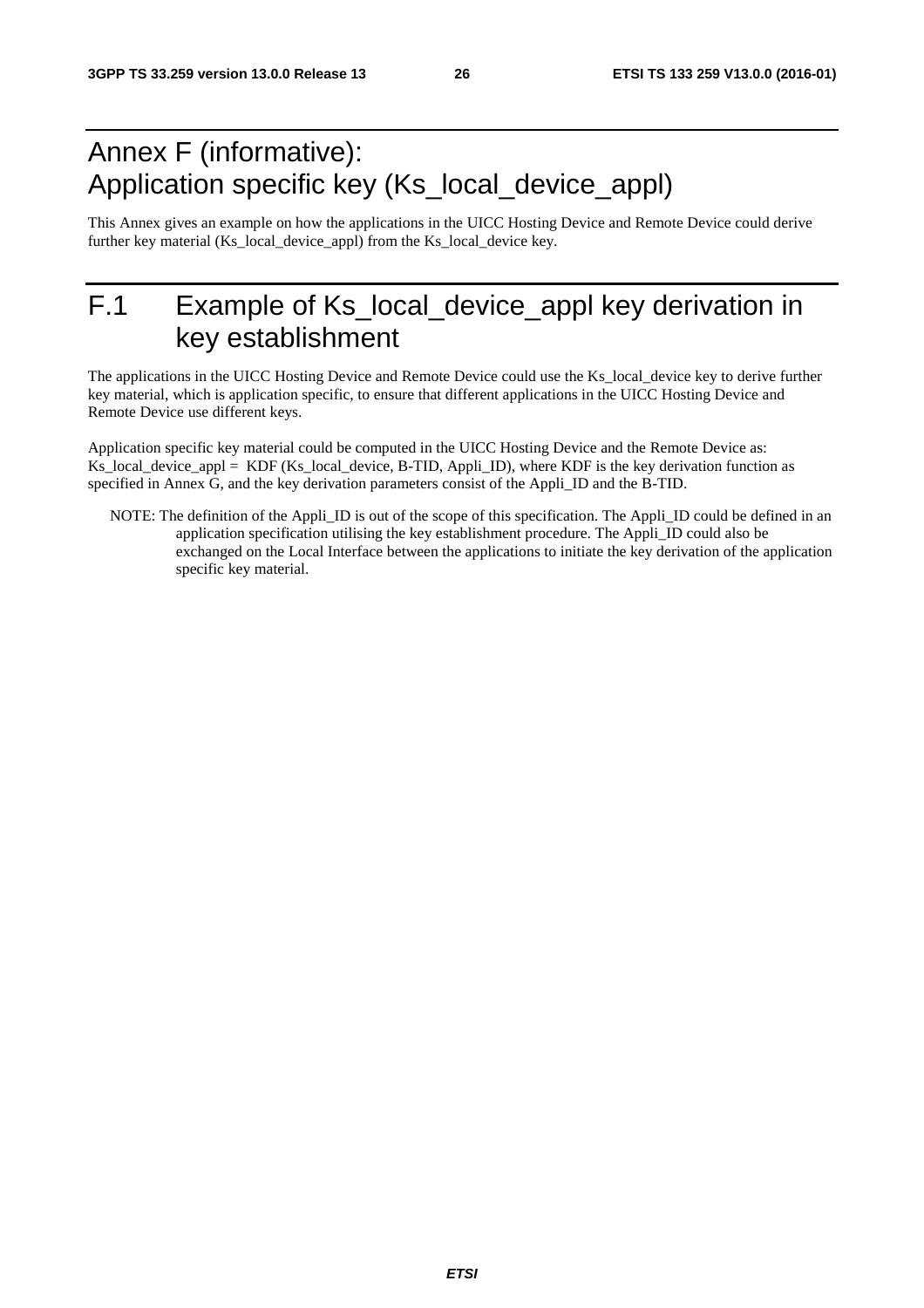## Annex G (informative): Application specific key (Ks\_local\_device\_appl): Key Derivation Function definition

## G.1 Ks\_local\_device\_appl key derivation in key establishment

The description of this key derivation function KDF and input parameter encoding can be found in TS 33.220 [3]. The key derivation function KDF in this annex is implemented as defined in TS 33.220 [3].

## G.2 Input parameters for Ks\_local\_device\_appl key derivation

When the application specific key (i.e. Ks local device appl) is computed, the input parameters for the key derivation function could be the following:

- $FC = 0x01$ ,
- $P0 = Appl$  ID,
- $LO =$  length of Appl\_ID is variable (not greater than 65535),
- $P1 = B-TID$ ,
- $L1 =$  length of B-TID is variable (not greater than 65535),

The input parameter Key to the key derivation function defined in TS 33.220 [3] shall be the Ks\_local\_device key.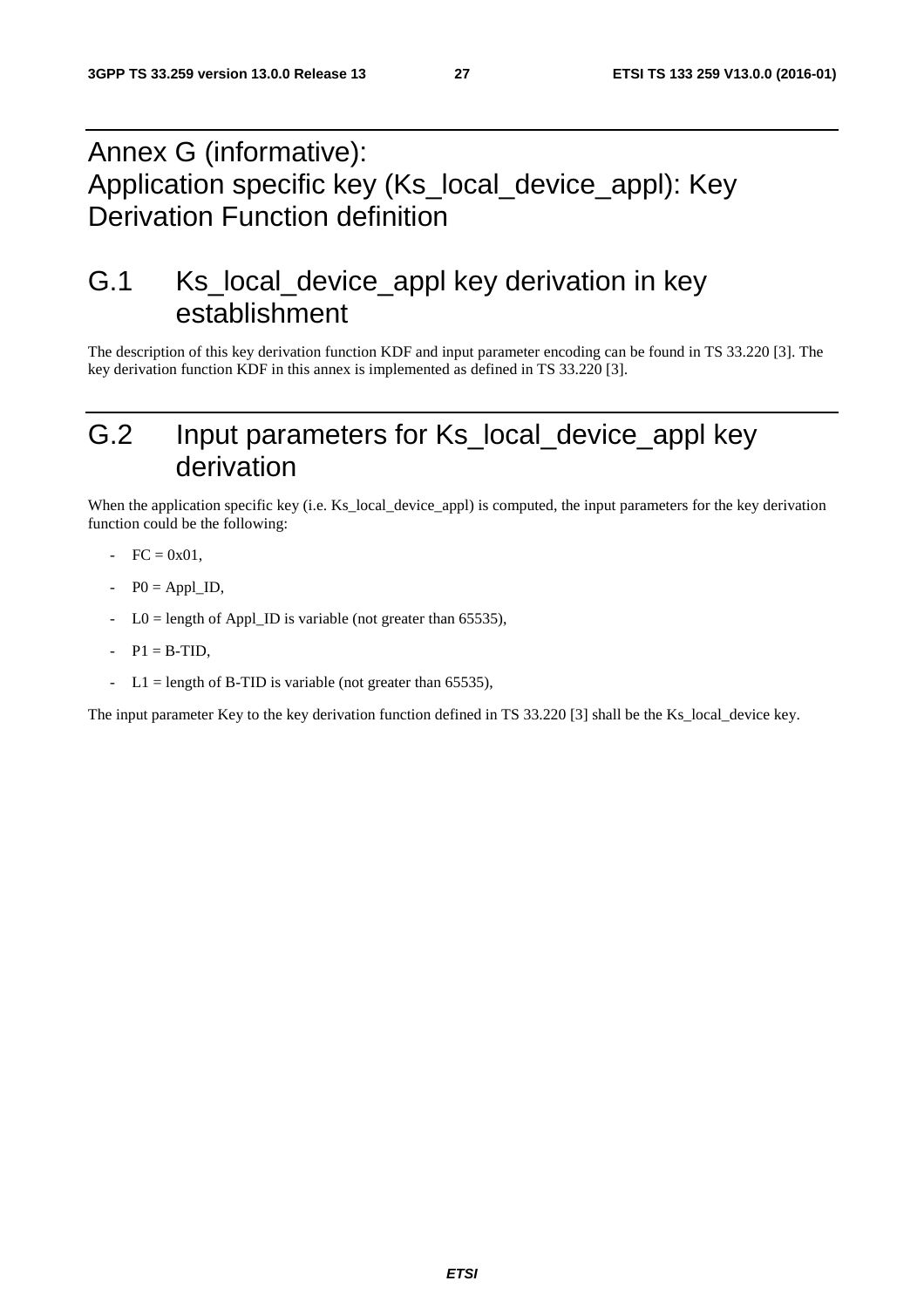## Annex H (informative): Change history

| <b>Change history</b> |              |                 |           |            |                                                                 |            |            |
|-----------------------|--------------|-----------------|-----------|------------|-----------------------------------------------------------------|------------|------------|
| <b>Date</b>           | TSG#         | <b>TSG Doc.</b> | <b>CR</b> | <b>Rev</b> | <b>Subject/Comment</b>                                          | <b>Old</b> | <b>New</b> |
| 2007-06               |              |                 |           |            | Approved at SP-36 and updated to version 7.0.0                  | 2.0.0      | 7.0.0      |
| 2007-09               | SP-37        | SP-070598 001   |           |            | Stage 3 details - Ua interface and adding TLS Profiling         | 7.0.0      | 7.1.0      |
| 2007-09               | SP-37        | SP-070598 002   |           |            | Introduction of key confirmation and some various other changes | 7.0.0      | 7.1.0      |
| 2007-09               | SP-37        | SP-070598 003   |           |            | Clarifications regarding the use of Ks local device key         | 7.0.0      | 7.1.0      |
| 2007-12               | SP-38        | SP-070889 005   |           |            | Correction of XML schema                                        | 7.1.0      | 7.2.0      |
| 2007-12               | SP-38        | SP-070889 004   |           |            | Visited NAF Key Centre Requirements                             | 7.1.0      | 8.0.0      |
| 2008-03               | SP-39        | SP-080146 006   |           |            | Correction of typos in references                               | 8.0.0      | 8.1.0      |
| 2008-12               | <b>SP-42</b> | SP-080745 007   |           |            | Input parameter encoding shall rely on TS 33.220 KDF            | 8.1.0      | 8.2.0      |
| 2008-12               | SP-42        | SP-080745 008   |           |            | Removing editor's note on IANA registration                     | 8.1.0      | 8.2.0      |
| 2009-12               |              |                 |           |            | Update to Rel-9 version (MCC)                                   | 8.2.0      | 9.0.0      |
| 2011-03               |              |                 |           |            | Update to Rel-10 version (MCC)                                  | 9.0.0      | 10.0.0     |
| 2012-09               | SP-57        | SP-120605 009   |           |            | Correction for TLS references to point to TS 33.310             | 10.0.0     | 11.0.0     |
| 2014-09               |              |                 |           |            | Update to Rel-12 version (MCC)                                  | 11.0.0     | 12.0.0     |
| 2016-01               |              |                 |           |            | Update to Rel-13 version (MCC)                                  | 12.0.0     | 13.0.0     |